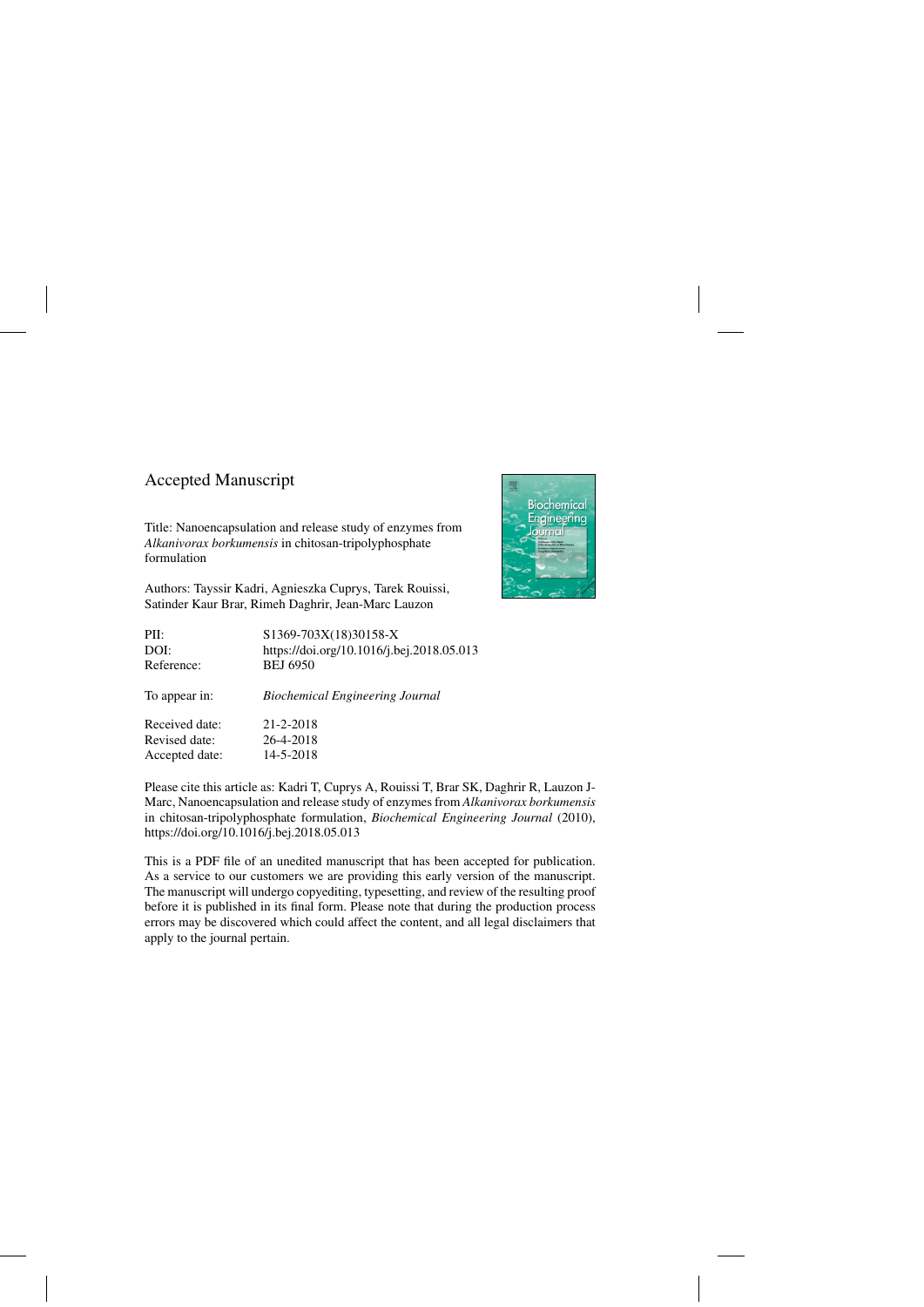# ID

## **Nanoencapsulation and release study of enzymes from** *Alkanivorax borkumensis* **in chitosan-tripolyphosphate formulation**

**Tayssir Kadri† , Agnieszka Cuprys† , Tarek Rouissi† , Satinder Kaur Brar\*† , Rimeh Daghrir‡ , Jean-Marc Lauzon**§

**†** INRS-ETE, Université du Québec, 490, Rue de la Couronne, Québec, Canada G1K 9A9.

**‡**696, avenue Sainte Croix, Montréal (Québec) H4L 3Y2.

§TechnoRem Inc., 4701, rue Louis-B.-Mayer, Laval (Québec) - H7P 6G5.

\***Corresponding author:** Tel: + 418 654 3116; Fax: + 418 654 2600; *E-mail*: satinder.brar@ete.inrs.ca

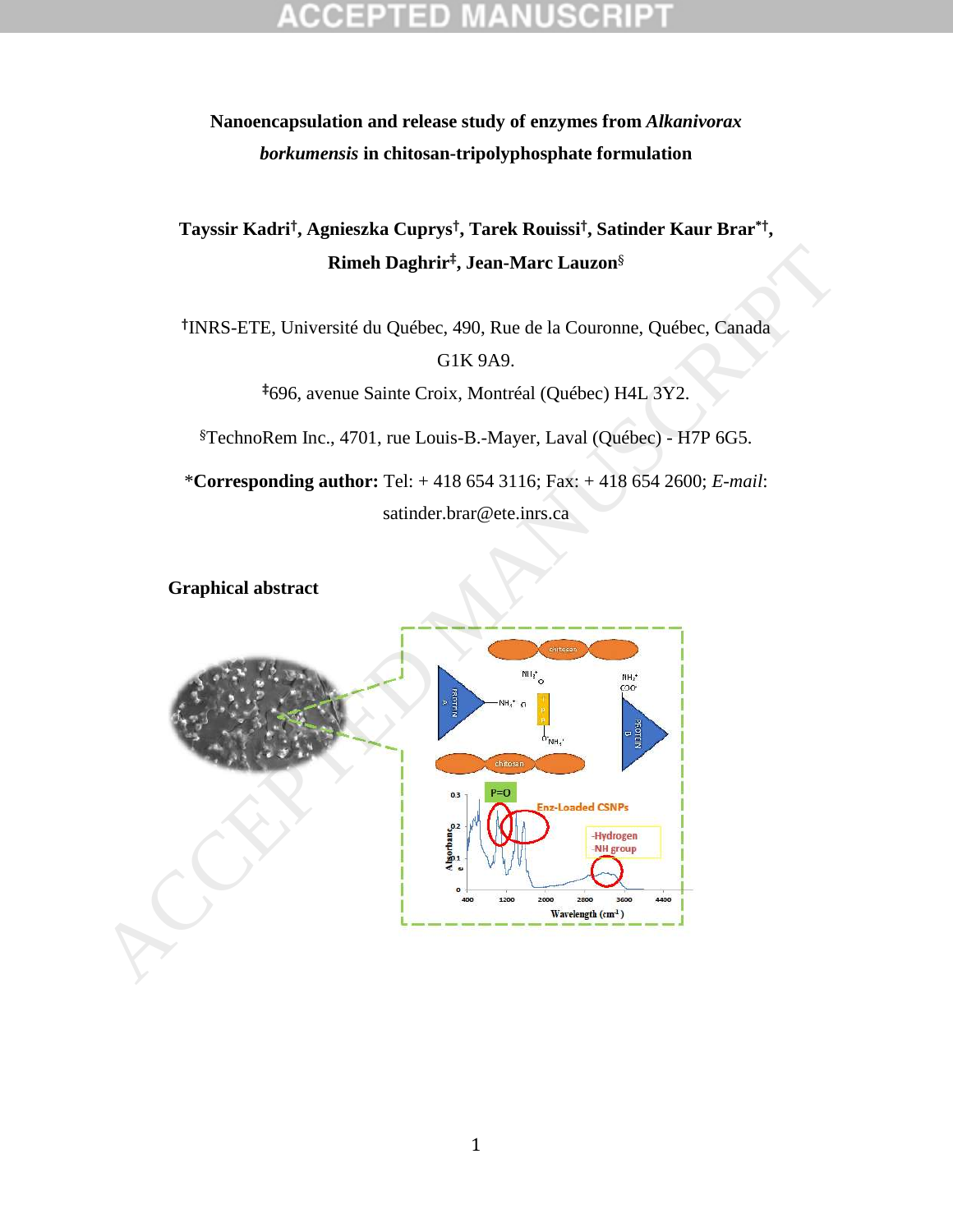## **Highlights**

- A successful nano-encapsulation of alkane hydroxylase and lipase in chitosan polymer.
- Different enzyme-chitosan/tripolyphosphate ratios were studied.
- (5:1) ratio was maintained for the best entrapment efficiency.
- The half-life of the immobilized enzymes was important, even after 30 days.

## **Abstract**

The crude alkane hydroxylase and lipase enzymes from the hydrocarbonoclastic bacterium, *Alcanivorax borkumensis* were entrapped into chitosan nanoparticles (CSNPs) by ionotropic gelation method. For an optimal loading efficiency, enzyme-chitosan/tripolyphosphate (ENZ-CS/TPP) ratio was investigated. Fourier transform infrared spectra and morphology by scanning electron microscopy were used to explore and confirm alkane hydroxylase and lipase loaded into CSNPs. Seven consecutive ratios were investigated. Entrapment efficiency increased by increasing the ratio enzyme-chitosan/TPP. The optimal ratio with the best entrapment efficiency that was maintained for both alkane hydroxylase and lipase was 5:1. Particle size and zeta potential of the optimal ENZ-CSNPs was 473 nm and +21.8, respectively. Entrapment efficiency for alkane hydroxylase loaded CSNPs and lipase loaded CSNPs was 58.37% and 67.14%, respectively. A successful nano-encapsulation of alkane hydroxylase and lipase in<br>
chitesian polymer.<br>
Different enzyme-chitosan/tripolyphosphate ratios were studied.<br>
• (5:1) ratio was maintained for the best entreprnent efficiency.<br>

The immobilized alkane hydroxylase and lipase exhibited more than two folds increase in vitro half-life in comparison with the free enzymes maintaining around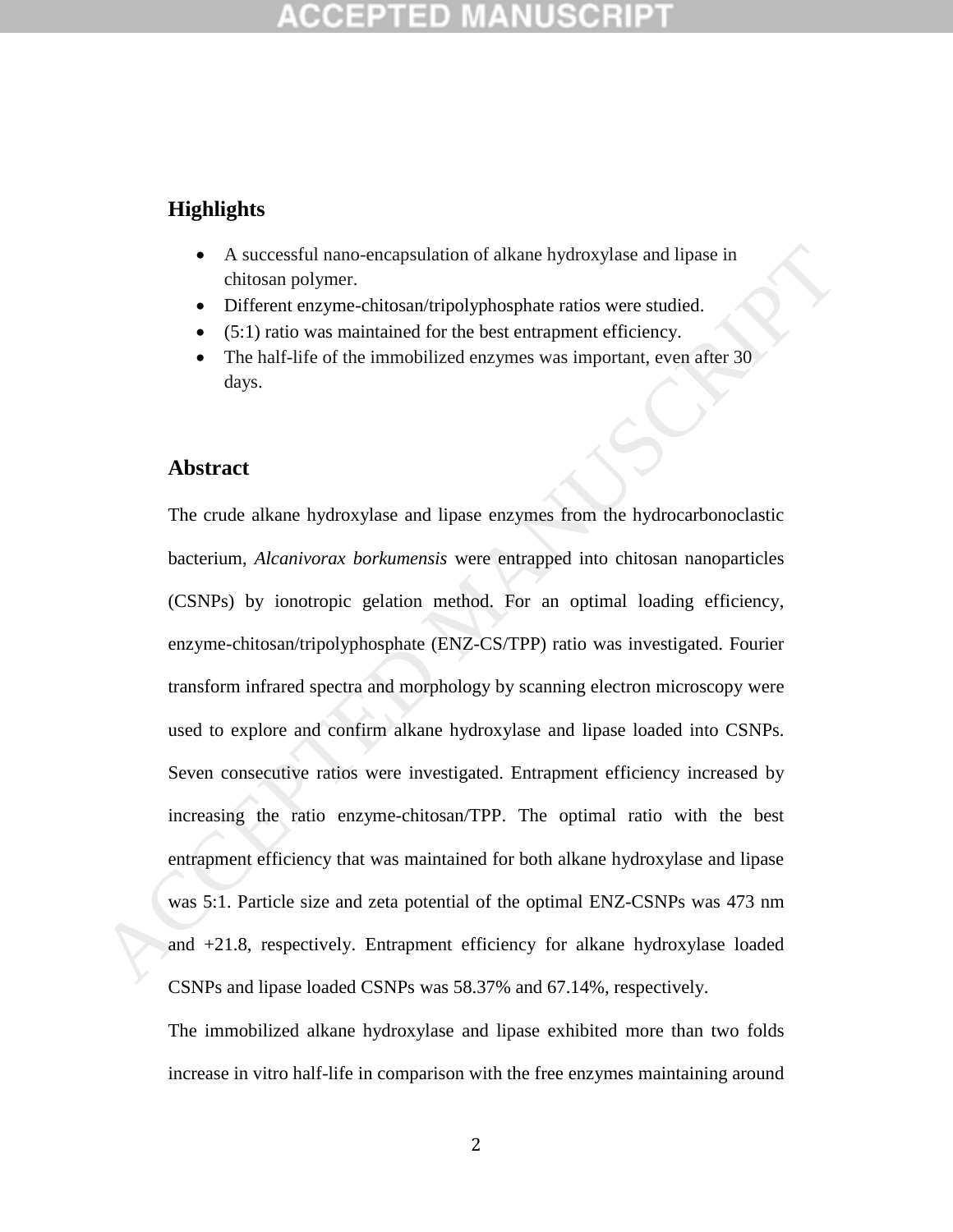70% of initial activity after 5 days. This study leads to a better understanding of how to prepare CSNPs, how to achieve high encapsulation efficiency and how to prolong the release of enzymes from CSNPs.

**KEYWORDS:** Nano-encapsulation; chitosan; *Alcanivorax borkumensis*; alkane hydroxylase; lipase.

## **1. Introduction**

The ubiquitous usage of petroleum hydrocarbons (PHCs) has resulted in their frequent detection in soil and water which causes adverse effects on the ecosystem [1,2]. They affect the biota due to bioaccumulation, i.e. in plants or adipose tissues of animals [3,4]. Technologies, commonly used for soil remediation, are expensive and can lead to incomplete decomposition of contaminants [5]. Furthermore, PHCs do not degrade easily; hence the total and ultimate oil removal completely relies on bioremediation carried out by hydrocarbonoclastic bacteria that are key players . Importantly, *Alcanivorax borkumensis*, a rod-shaped marine γ-proteobacterium is able to grow on a highly restricted spectrum of substrates, predominantly alkanes and many studies have demonstrated its pivotal role in oil bioremediation [9–12] **KEYWORDS:** Nano-encapsulation; chitosan; *Alcanivorax borkumensis*; alkane<br>hydroxylase: lipase.<br>**1. Introduction**<br>**1. Introduction**<br>**1. Introduction**<br>**1. Introduction**<br>**1. Introduction**<br>**1. Introduction**<br>**1.** 

. The genome of *A. borkumensis* has been completely sequenced [13], and many genes encoding for enzymes initiating the degradation of these hydrocarbons have been detected. The *A. borkumensis* alkane hydroxylase system is able to degrade a large range of alkanes up to C32 and branched aliphatics, as well as isoprenoid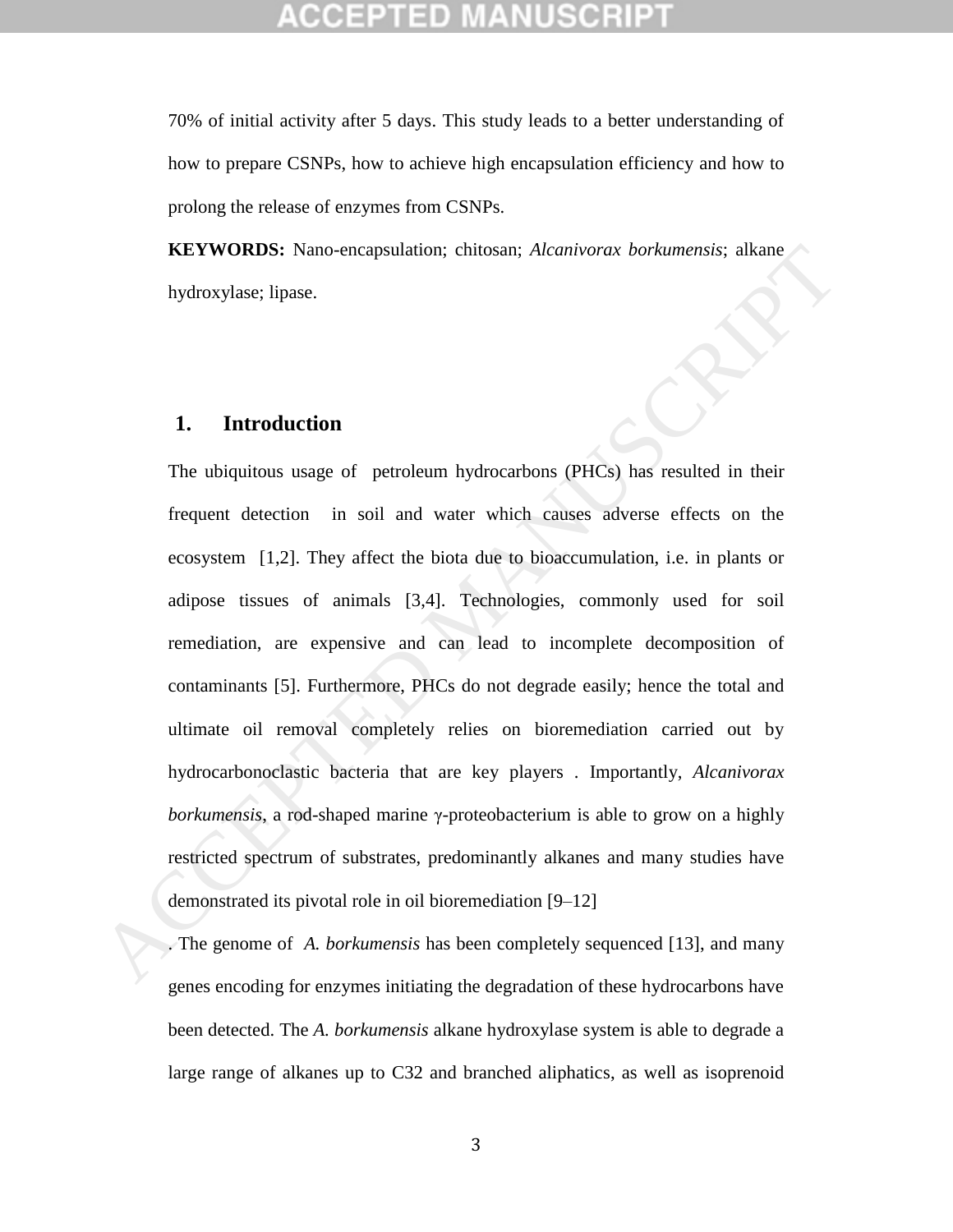hydrocarbons, alkylarenes and alkylcycloalkanes. This spectrum is much larger based on the knowledge about alkane hydroxylase complexes. This makes the choice to study alkane hydroxylase of a unique importance [13]. Furthermore, other than the extensive production of lipase by *A. borkumensis*, lipase demonstrates an important role in oily hydrocarbons biodegradation. In fact, lipase activity has been used as a biochemical parameter for testing hydrocarbon degradation and it is an excellent indicator to monitor the decontamination of a hydrocarbon polluted site [14].

The methods of immobilization of the enzymes, such as micro- and nanoencapsulation, have been widely investigated [15–22]. In encapsulation, the compound is immobilized and separated from the external environment with a semi-permeable membrane [23]. This technique may result in improvement of enzyme, pH and temperature stability. Moreover, , the advantage is the protection of biological material from unfavorable conditions in the external environment. Moreover, encapsulation of the enzyme may be the solution for the cost-effective system to eliminate the environmental contaminants [23]. other than the extensive production of lipsae by *A. borkumensis*, lipsae<br>demonstrates an important role in oily hydrocarbons biodegradation. In fact,<br>lipsae activity has been used as a biochemical parameter for testing h

In most of the reported investigations, pure and costly enzymes were employed while it is possible to use the crude enzyme, as in our case, it was a mix of crude alkane hydroxylase and crude lipase.

Chitosan (CS), a derivative form chitin, is a biopolymer widely used in different immobilization methods, such as the immobilization of methanotroph cells for the production of methanol reported by Patel et al., [24,25] or the encapsulation of strawberry polyphenols reported by Pulicharla et al., [26]. Its success is due to non-toxicity, biodegradability, biocompatibility, easy accessibility and low-cost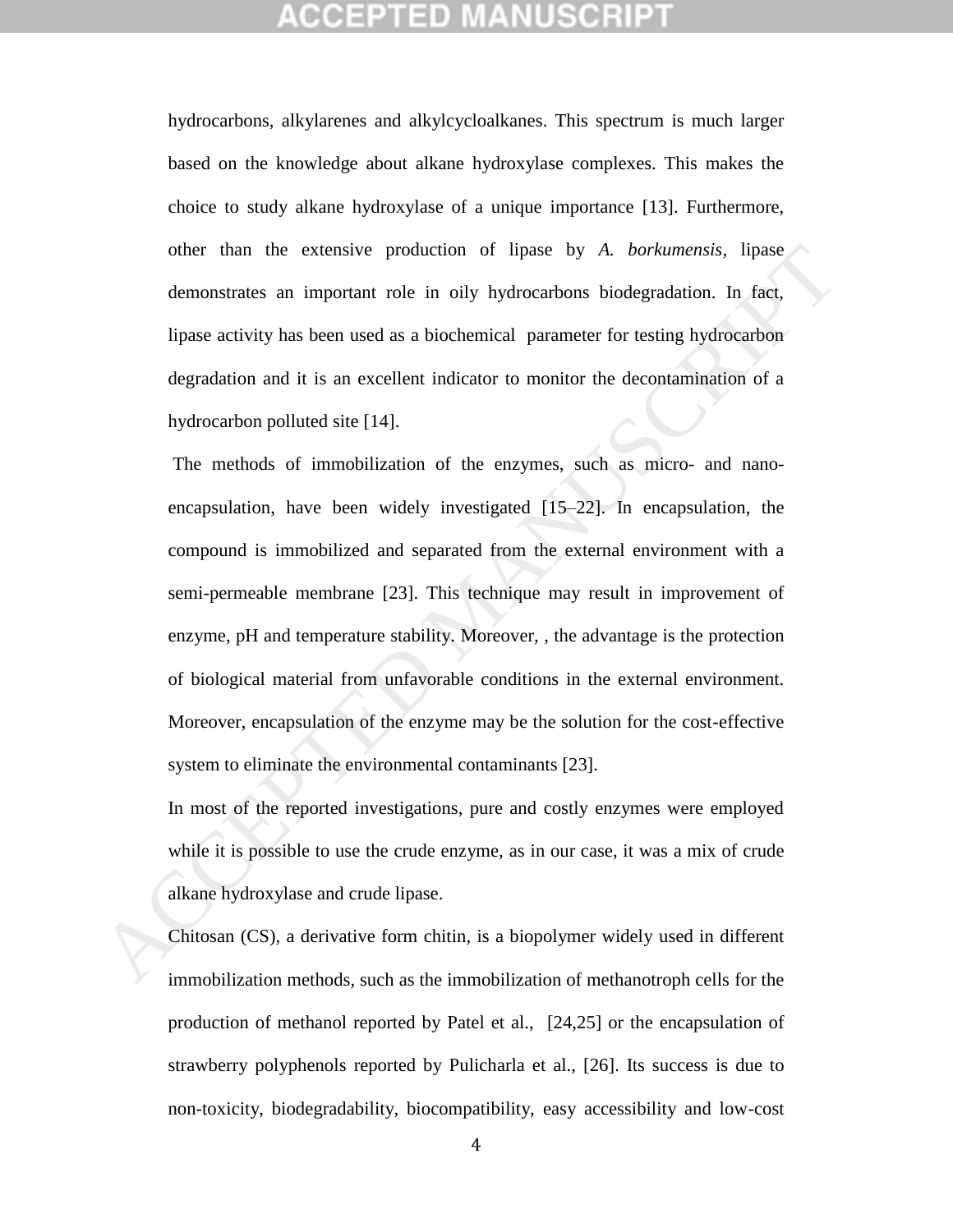[23]. The generation of chitosan particles may be obtained in two ways [27]. The first involves the covalent bonds formed between chitosan and cross-linker, like glutaraldehyde. The other method uses the electrostatic interactions between positively charged CS and a negatively charged polyanion, e.g. commonly utilized tripolyphosphate (TPP).

There are several reports on the immobilization of enzymes on chitosan polymer. However, encapsulating enzymes from the interesting hydrocarbonoclastic bacteria *A. borkumensis* in chitosan nanoparticles is innovative and may provide a deeper knowledge of particle application on a petroleum hydrocarbon contaminated site. Hence, in this study, the optimization of enzymes encapsulation using chitosan nanoparticles generated by TPP and glutaraldehyde was studied. Enzymes release study, as well as kinetic of release, was performed positively charged CS and a negatively charged polyanion, e.g. commonly<br>utilized tripolyphosphate (TPP).<br>There are several reports on the immobilization of enzymes on chitosan polymer.<br>However, encapsulating enzymes from t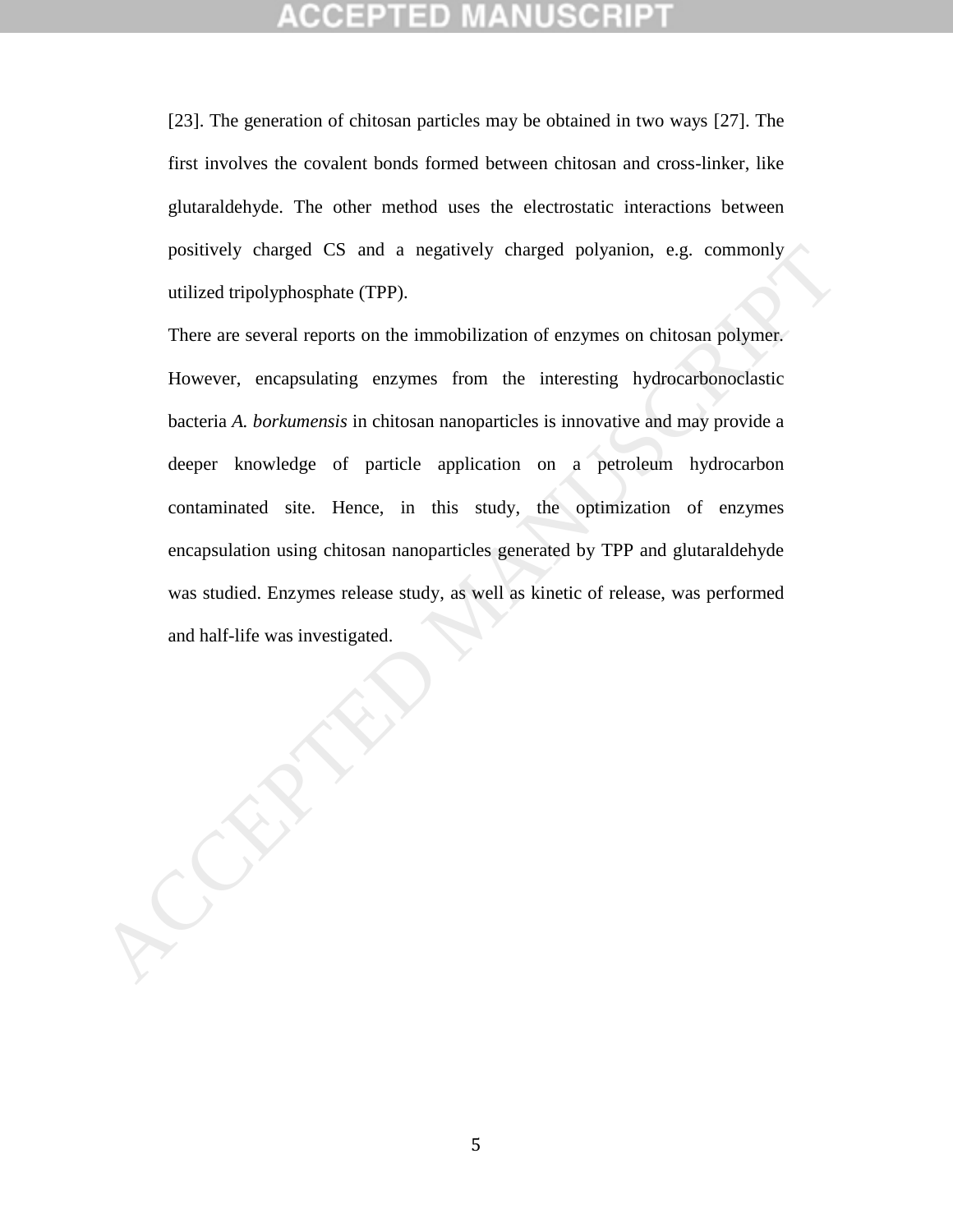### **2. Materials and methods**

### **2.1 Materials**

All chemical reagents of highest purity, such as high molecular weight chitosan (100-300 kDa), sodium tripolyphosphate (TPP), acetic acid (99.7%), hexadecane (99%), nicotinamide adenine dinucleotide phosphate (NADPH), Dimethyl sulfoxide (DMSO), *p*-nitrophenol (p-NP) and *p*-nitrophenyl palmitate (*p-*NPP) were purchased from Fisher Scientific or Sigma-Aldrich (Ontario, Canada). Phosphate buffer saline (PBS) and other reagents used were of analytical grade. The strain, *Alcanivorax borkumensis* was purchased from DSMZ (Braunschweig, Germany). Double distilled water (DDW) was produced in the laboratory using Milli-Q/Milli-Ro Millipore system (Massachusetts, USA). 2. **Materials and methods**<br>
2.1 Materials<br>
All chemical reagents of highest purity, such as high molecular weight chitosan<br>
(100-300 kDa), sodium tripolyphosphate (TPP), acetic acid (99.7%), hexadecane<br>
(99%), nicotinamid

### **2.2 Bacterial strain**

*Alcanivorax borkumensis* strain SK2 (DSM 11573) was used in this study. *A. borkumensis* was sub-cultured and streaked on agar plates, incubated for 72 h at 30 $\pm$ 1 °C and then preserved at 4 $\pm$ 1 °C for future use. Standard media consisted of (per liter of distilled water): 23 g NaCl, 0.75 g KCl,  $1.47$  g CaCl<sub>2</sub>.  $2H_2O$ ,  $5.08$  g MgCl<sub>2</sub>. 6H<sub>2</sub>O, 6.16 g MgSO<sub>4</sub>. 7H<sub>2</sub>O, 0.89 g Na<sub>2</sub>HPO<sub>4</sub>. 2H<sub>2</sub>O, 5 g NaNO<sub>3</sub> and 0.03 g FeSO<sub>4</sub>. 7H<sub>2</sub>O [28]. The media was supplied with 3% (v  $v^{-1}$ ) hexadecane as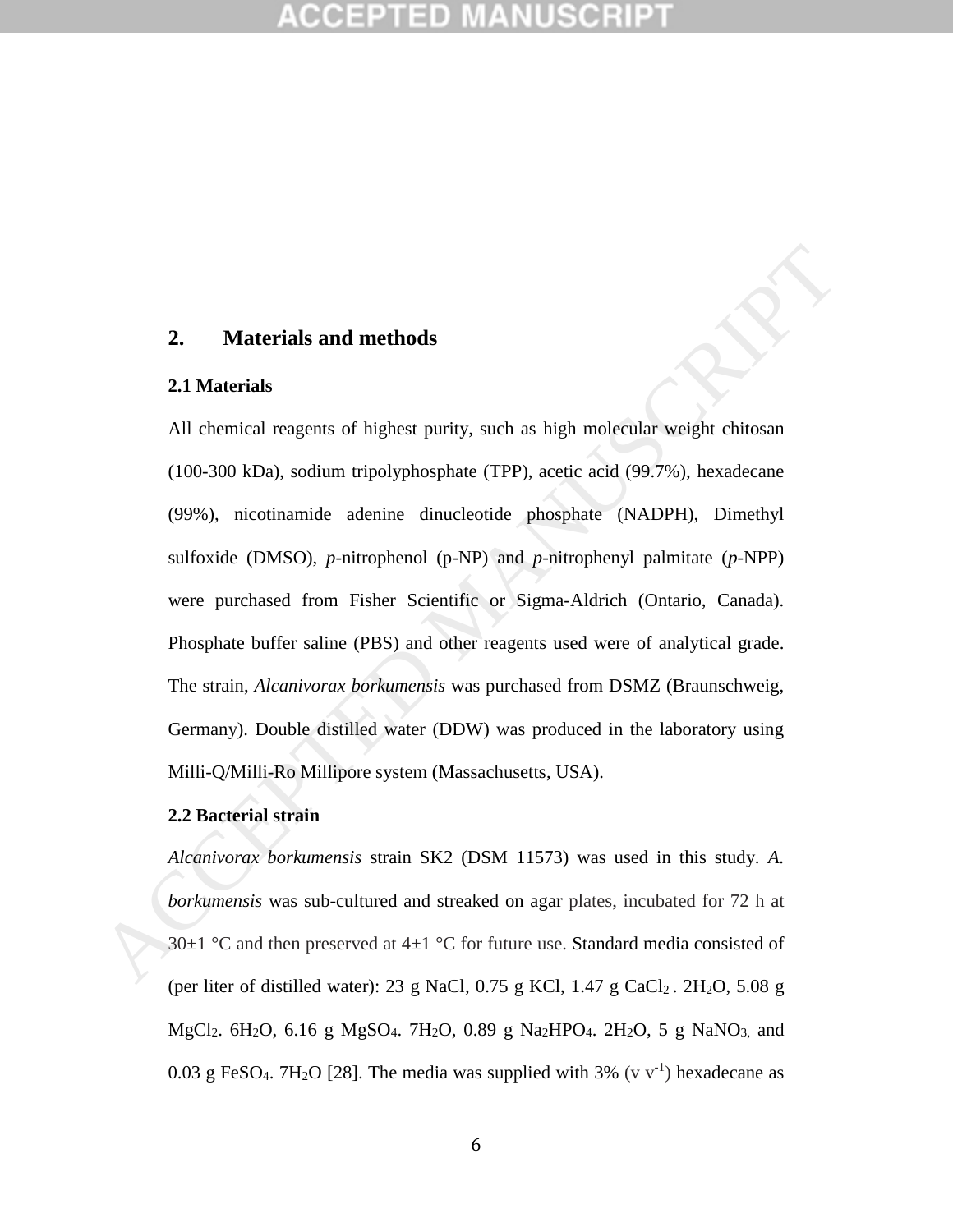the carbon and energy source and the growth was monitored at  $30\pm1$  °C, 150 rpm for 72h. Agar plates were prepared with the same media and agar was added at 18  $g/L$ .

The enzymes used in this work were produced in controlled conditions of a 5 L bioreactor using 5% (v  $v^{-1}$ ) of motor oil as sole carbon source for the growth of *Alcanivorax borkumensis*.All the details of this fermentation are explained in our previous work (unpublished data). Results of protein concentration, alkane hydroxylase activity and lipase activity obtained during the fermentation time are presented in Fig. S1. The enzymes used in this work were produced in controlled conditions of a 5 L<br>bioreactor using 5% (v v<sup>-1</sup>) of motor oil as sole carbon source for the growth of<br>Acceptionar borkannensis. All the details of this fermentati

### **2.3 Total protein assay**

Total protein concentration was determined according to the Bradford [29] method. The principle of this assay is that the binding of protein molecules to Coomassie dye under acidic conditions results in a color change from brown to blue.

### **2.4 Sonication**

*A. borkumensis* cell pellet (1 g) frozen at -20 °C was re-suspended in phosphate buffer (1 mL, 0.1 M, pH 8.0). The mixture was sonicated by using two frequencies of ultrasounds (22 kHz and 30 kHz) for 6 min at 4 °C and centrifuged at 13 000×g for 20 min. The supernatant was used as a crude intracellular enzyme extract.

### **2.5 Alkane hydroxylase assay**

Alkane hydroxylase activity was measured using a cofactor (NADPH) depletion assay to determine relative activities. The supernatant containing the enzyme was diluted into phosphate buffer (0.1 M, pH 8), alkane substrate (0.5-1 mM), and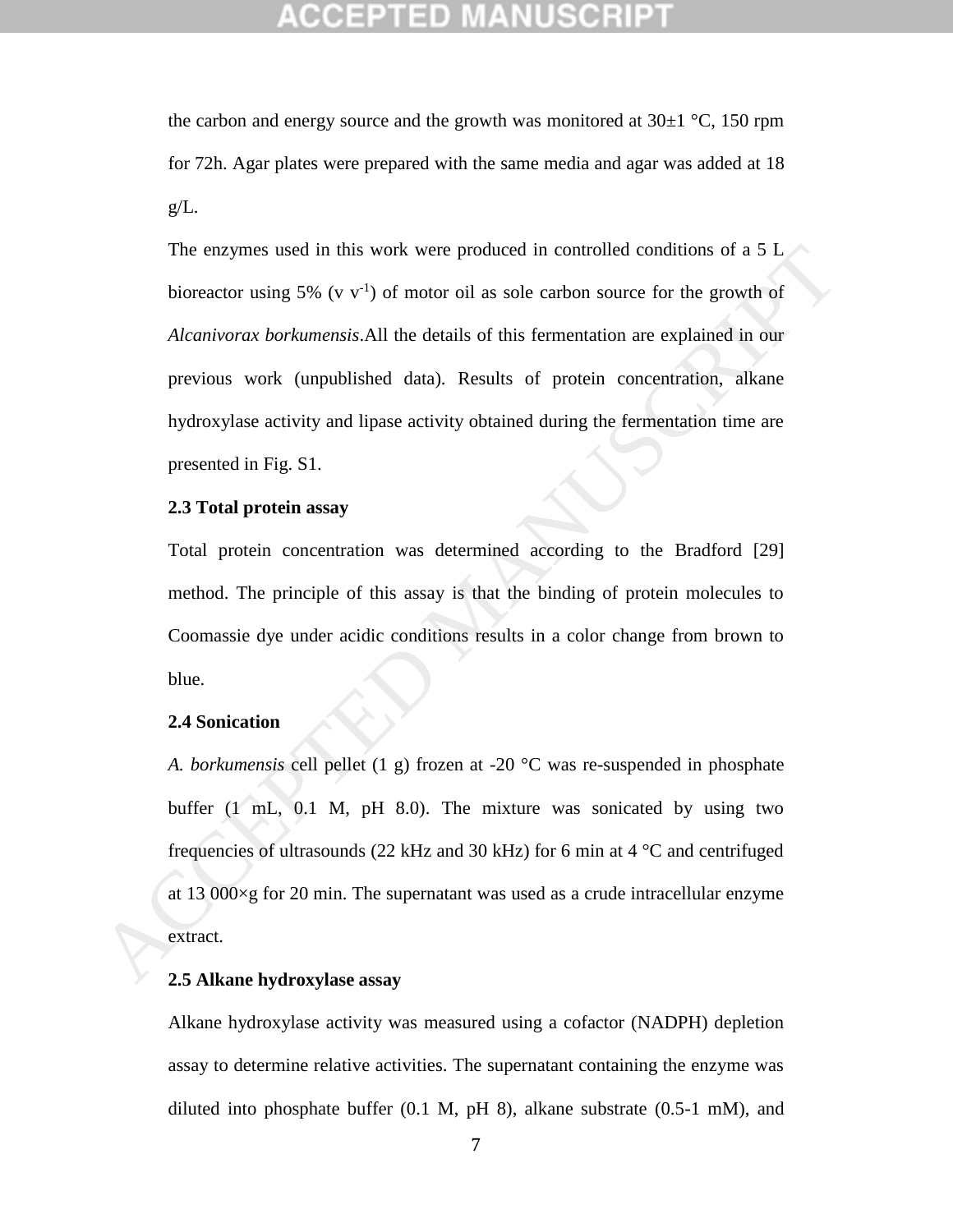dimethyl sulfoxide (DMSO;  $1\%$ ,  $v/v$ ). Alkanes were added to the buffer using alkane stock solutions in DMSO. The reaction was initiated by addition of NADPH (200  $\mu$ M), and the oxidation of NADPH was monitored at 340 nm [30]. The alkane substrate used was hexadecane.

### **2.6 Lipase assay**

The lipase activity assay was conducted based on the spectrophotometric method described by Schultz et al., [31] with some modifications. The stoichiometric release of *p*-nitrophenol (p-NP) was measured from cleavage of *p*-nitrophenyl palmitate (*p-*NPP). *p-*NPP stock solution at concentration 100 mM was prepared in acetone and 30  $\mu$ l was added to 2.82 mL of measuring buffer (0.1 M sodium phosphate, 10% v/v acetone, 4% v/w Triton X-100, 0.2% w/v gum arabic, pH 8.0). The prepared solution was incubated for 5 minutes in 60˚C water bath. Subsequently, it was cooled to  $29^{\circ}$ C, added to a pre-warmed cuvette  $(29^{\circ}$ C), containing 150 µl of the lipase solution and placed into the temperature controlled spectrophotometer (Spectrophotometer CARY 300 UV-VIS). No mixing and no agitation were carried out. The measurements were conducted at 410 nm. The alkane substrate used was hexadecane.<br>
2.6 Lipase assay<br>
The lipase activity assay was conducted based on the spectrophotometric method<br>
described by Schultz et al., [31] with some modifications. The stoichiometric<br>
r

### **2.7 Preparation of the chitosan nanoparticles**

Chitosan nanoparticles (CSNPs) were generated based on the ionotropic gelation technique, which exploits the electrostatic interaction between cations (amine group of chitosan) and a polyanion (TPP) [26].

Firstly, chitosan (CS) at a concentration of 2.5 mg/mL was dissolved in 2% acetic acid solution, and the pH was adjusted to 5.5 using 0.5 M NaOH. CS solution was constantly stirred for 1 h, with the speed ranging between 200 and 300 rpm. TPP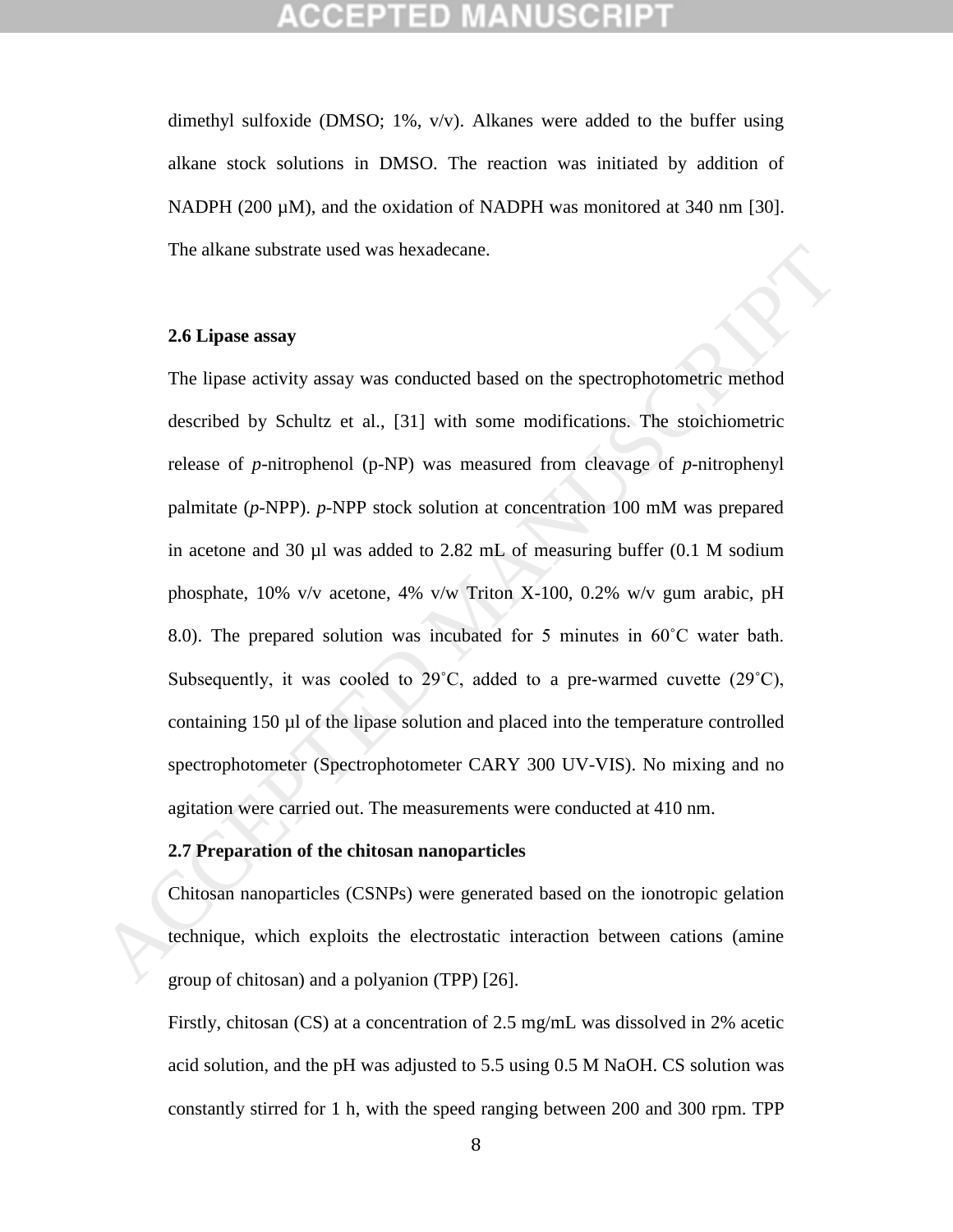stock solution was prepared by dissolving TPP in deionized water to obtain its final concentration at 0.25 mg/mL. Subsequently, CS and TPP solutions were filtered via 0.45 μm membrane. A mixture of intracellular and extracellular enzymes of 10 mg/mL concentration  $(1:1 \text{ w/w})$  was added to chitosan solution and stirred for 15 minutes at ambient temperature. Later, TPP solution was added dropwise to enzyme-chitosan (ENZ-CS) solution, with different ratios (1:1 to 7:1). All the suspensions were stirred for 1 hour at 250 rpm. Afterward, 0.03% (v/v) of glutaraldehyde was added to all solutions and stirred for an extra hour at the ambient temperature. Finally, the suspensions were ultracentrifuged at 47,815 *x g* for 2 h at 4 °C. The supernatant was separated and used to estimate the entrapment efficiency by measuring the unbound proteins. The pellet containing nanoparticles (NPs) was suspended in deionized water and used for further analysis. enzymes of 10 mg/mL concentration (1:1 w/w) was added to chitosan solution<br>and stirred for 15 minutes at ambient temperature. Later, TPP solution was added<br>dropwise to enzyme-chitosan (ENZ-CS) solution, with different rat

### **2.8 Encapsulation efficiency**

As mentioned earlier, the encapsulation efficiency (*EE*) was established by measuring the concentration of free enzyme in the supernatant, separated after ultracentrifugation. *EE* was calculated using the Equation (1):

Eq.(1) 
$$
EE = \frac{\text{Total enzyme activity used in formulation–activity of the free enzyme}}{\text{Total enzyme activity used in formulation}}
$$

100

# **2.9 Characterization of enzyme-loaded chitosan nanoparticles: Particle size and zeta potential**

The dynamic light scattering technique (25˚C, detection angle 90˚) was used to determine the particle size, size distribution (polydispersity index (PDI)) and zeta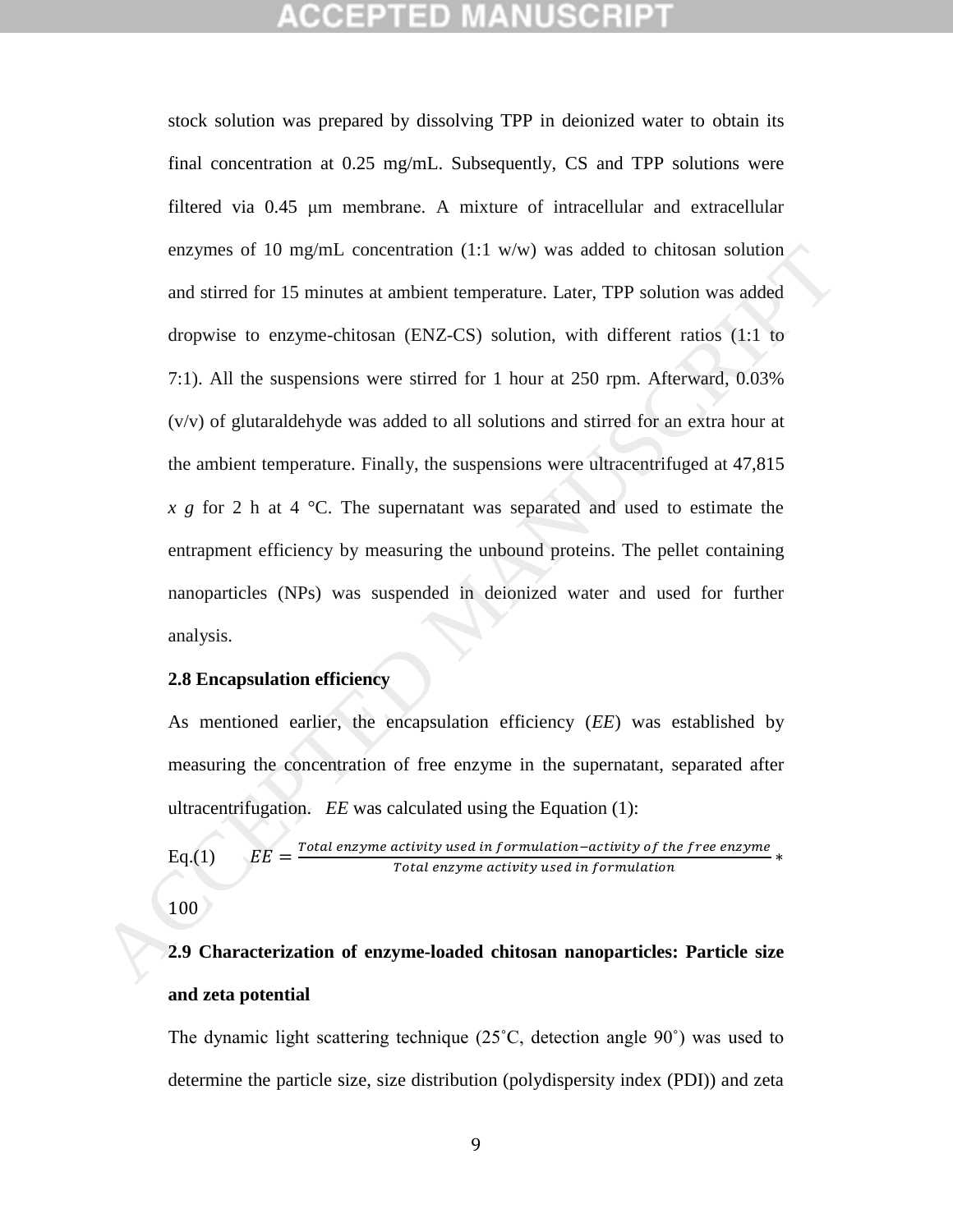potential of nanoparticles. All measurements were performed using Zetasizer (Malvern Instruments, US). The average particle size was approximated as the zaverage diameter. The width of the distribution was defined as the PDI.

All measurements were performed in triplicate, and the results were reported as **a**  mean  $\pm$  standard deviation.

### **2.10 Fourier Transform Infrared Spectroscopy**

The characteristic of the bonding between generated nanoparticles with encapsulated enzymes was analyzed by Fourier Transform Infrared Spectroscopy (FTIR) in transmission mode (Cary 670 FTIR Spectrometer). This technique helps to identify possible functional groups, which are responsible for nanoparticles stabilization. Spectra were performed at resolution  $4 \text{ cm}^{-1}$ , in the range of 4000-400  $\text{cm}^{-1}$  with 100 scans. All measurements were performed in triplicate, and the results were reported as a<br>mean  $\pm$  standard deviation.<br>2.10 Fourier Transform Infrared Spectroscopy<br>The characteristic of the bonding between generated nanoparticle

## **2.11 Morphological observations**

The morphology and size of the generated nanoparticles were investigated using scanning electron microscopy (SEM) (Carl ZeissEVO®50). The SEM samples were prepared by placing small drops of the diluted solution of nanoparticles on the aluminum foil and then dried at room temperature. The foil was fixed on the SEM instrument and coated with gold metal using a sputter coater.

### **2.12 In vitro enzyme release study**

Encapsulated crude enzyme release from the nanoparticles complex was performed in two solutions: double distilled water (DDW) (pH 7) and phosphate buffer saline (PBS) solution (pH 7.4). Enzyme-loaded CS nanoparticles were suspended in each of these solutions. Later, they were incubated at ambient temperature. At specific time points, the samples of nanoparticles were collected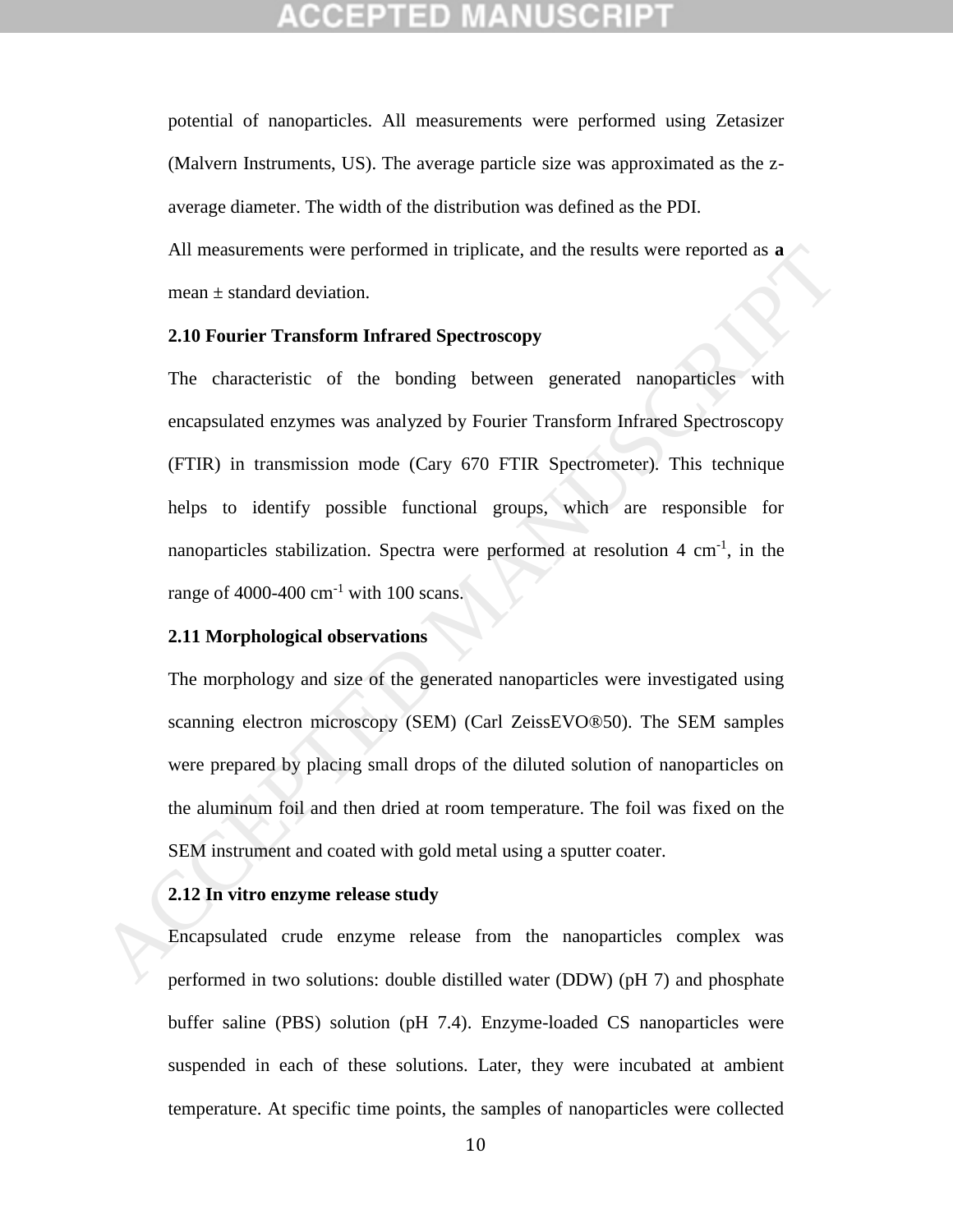and centrifuged for 30 minutes, 25,000 x g, 4 ˚C. The supernatant was separated to measure the free alkane hydroxylase and lipase activities.

### **2.13. Stability of the free and immobilized enzymes**

Double distilled water was used for measuring the stability of the free and immobilized alkane hydroxylase and lipase. Solutions of the immobilized and free enzyme were slowly homogenized and incubated at room temperature to measure the stability of both enzymes in time. Samples were drawn at 1, 5, 10, 15, 25 and 30 days for the determination of relative activity of enzymes. **2.13. Stability of the free and immobilized enzymes**<br>
Double distilled water was used for measuring the stability of the free and<br>
immobilized atkane hydroxylase and fipase. Solutions of the immobilized and free<br>
enzyme

### **2.14. Statistical analyses**

Data in this study was summarized as the mean  $\pm$  standard error (SD). Release profiles of enzymes from chitosan nanoparticles in both DDW and PBS were statistically evaluated using analysis of variance (ANOVA). Data from the three replicates of enzymes release were expressed as the mean ± standard deviation.

### **3. Results and discussion**

### **3.1 Optimization of ENZ-CS and TPP mass ratio**

Enzyme-loaded Chitosan nanoparticles (ENZ-loaded CSNPs) containing embedded alkane hydroxylase and lipase were prepared by ionotropic gelation technique.[32]. Based on the electrostatic interaction between the positively charged amino group of CS and oppositely charged phosphate of TPP. This technique was slightly modified by including glutaraldehyde at the end of the reaction, where the Schiff base reaction led to the higher stability of the nanoparticles by polymer crosslinking.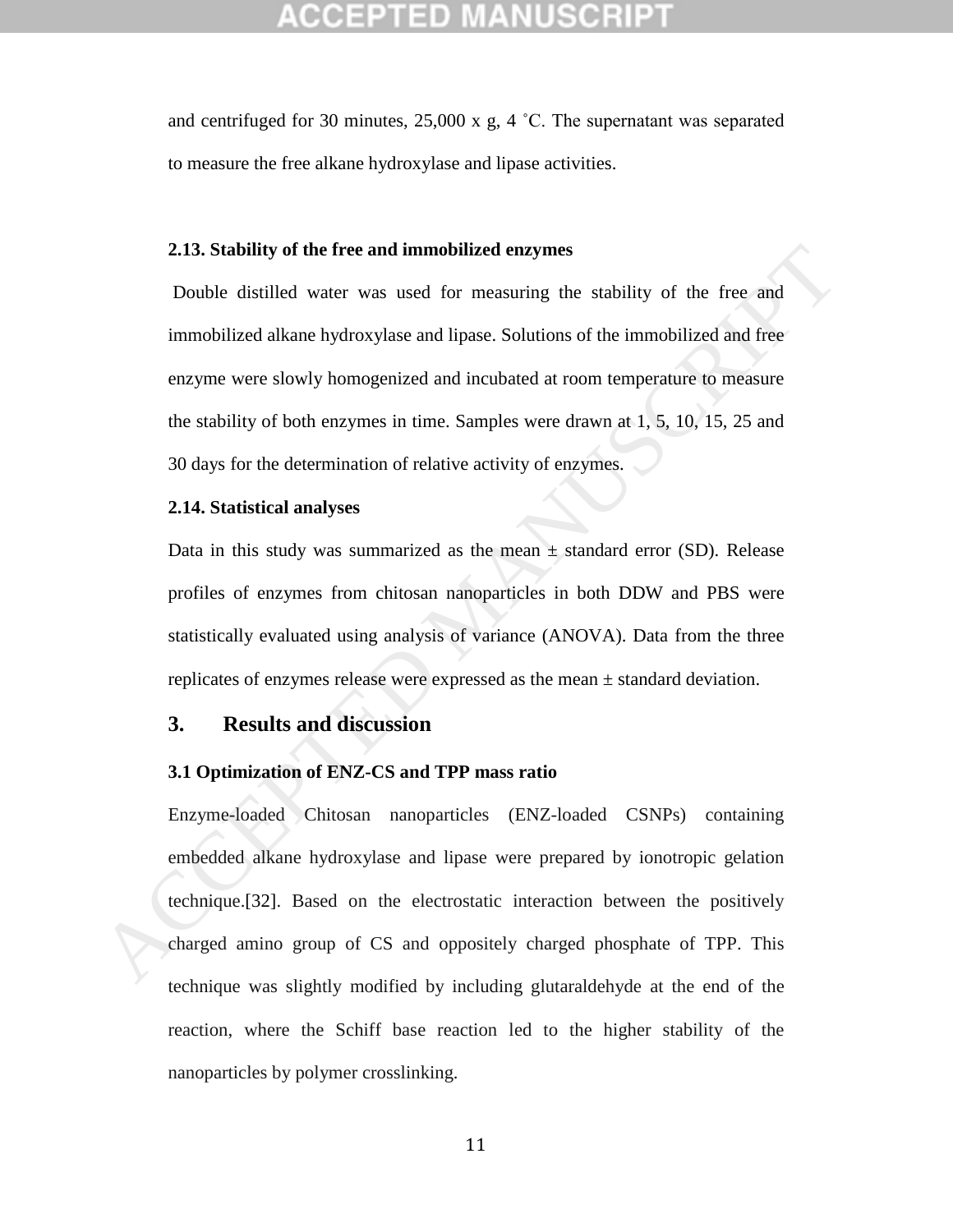## TED

The choice of adding TPP into the protein-CS solution rather than adding TPP into CS solution was based on a previous study of Bahreini et al., [27] on enzyme encapsulation. In this study, both methods were tested and resulted in higher entrapment efficiency when adding TPP prior to mixing enzyme with chitosan, but no significant differences were observed in the particle size and zeta potential. This observation can be explained by possible interactions of the enzyme molecules with CS polymer before the addition of the cross-linker [27].

CS-TPP mass ratio was stated as a key parameter that influences the TPP and ENZ-CS cross-linking efficacy for nanoparticles formation. In fact, Jonassen et al., 2012 and Koukarass et al., 2012 [33,34] have reported that the long-term physical stability of chitosan nanoparticles cross-linked with TPP is affected by the ionic strength, the chitosan concentration, and the chitosan/TPP ratio employed in the particle preparation. Thus, an optimization study of ENZ-CS/TPP ratio was carried out to obtain the higher encapsulation efficiency. In fact, the nanoparticles formation started spontaneously after adding TPP to the ENZ-CS solution; the rapidity of their reaction is due to the molecular linkage between the positively charged chitosan amino groups and oppositely charged TPP phosphate ions [35]. entrapment efficiency when adding TPP prior to mixing enzyme with chitosan,<br>but no significant differences were observed in the particle size and zeta potential.<br>This observation can be explained by possible interactions o

Thus, chitosan mixed with the crude enzyme and TPP mass ratio varied from 1:1 to 7:1 as given in Table 1.

The ENZ-CS/TPP ratio of 5:1 showed the highest alkane hydroxylase and lipase encapsulation with 58.3% for alkane hydroxylase and 67.1% for lipase. Moreover, the calculation of the specific activity of the encapsulated alkane hydroxylase and lipase confirmed the results with best encapsulation shown for the ratio 5:1 with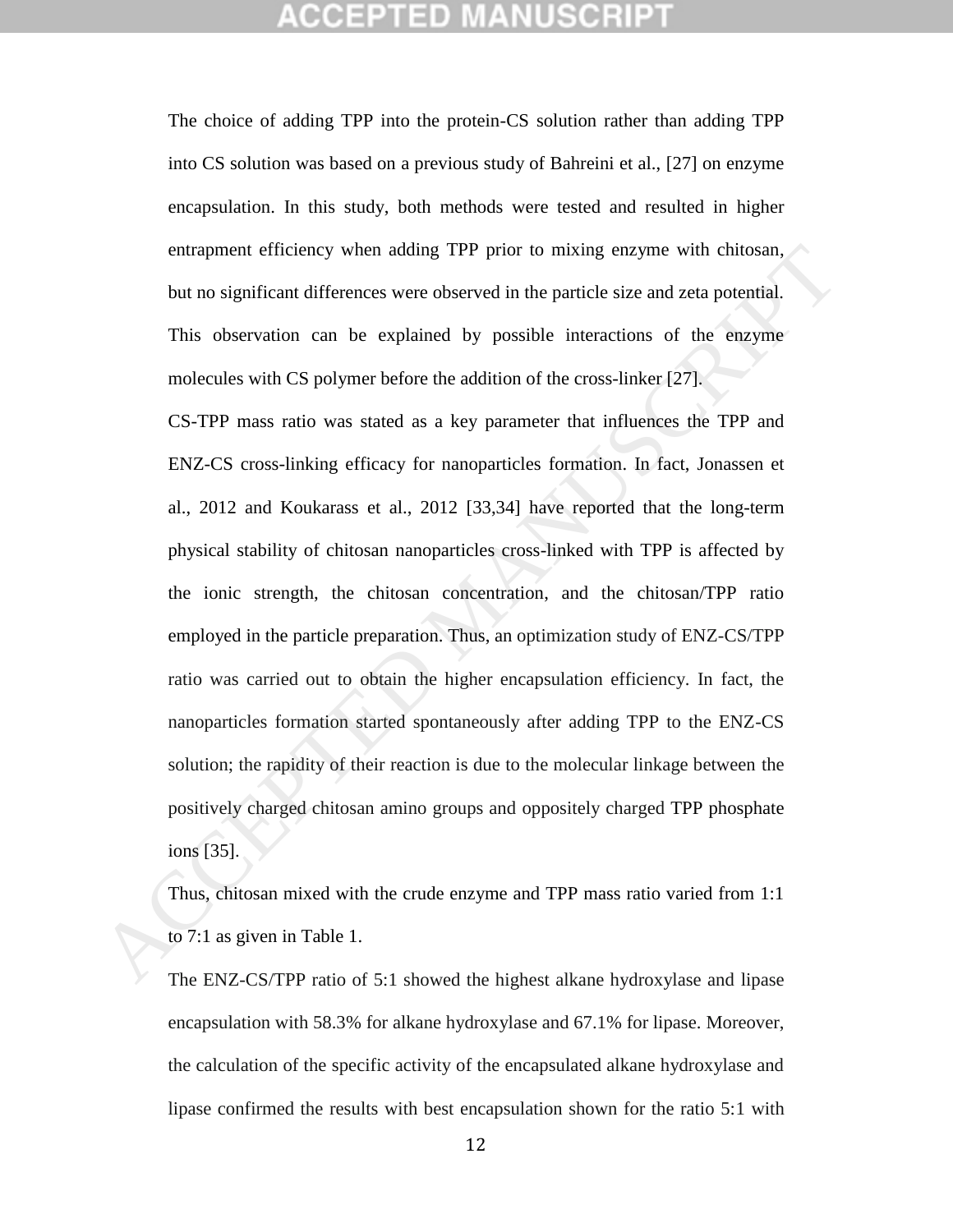## EPTED

3.9 U/ $\mu$ g and 11.7 U/ $\mu$ g, respectively. The ratio 4:1 for the encapsulated alkane hydroxylase showed the same specific activity as the ratio 5:1 (3.9 U/ $\mu$ g). Further decrease in ENZ-CS/TPP ratio led to the aggregation of the particles and high reaction response rate. The higher the volume of TPP, the more turbid the solution became, indicating a shift to higher particle size [34]. Comparable results were found by Zhang et al., [36] who reported an optimum ratio of 5:1 resulting in the finest particle size, while Koukaras et al., [37] reported an optimum of 4:1.

Low ratios of 1:1 to 4:1 showed the appearance of high turbidity, due to the increased aggregation of nanoparticles and a shift to higher particle size. Jonassem et al., [38] confirmed the high turbidity when switching from a particle size of 720.4 nm to 1032 nm. Thus, these ratios were discarded. Nanoparticle aggregation takes place under some conditions, such as inappropriate homogenization speed, or higher concentration of cross-linker [39].

Furthermore, with the decrease in ENZ-CS/TPP mass ratio from 7:1 to 1:1, zeta potential increased from  $+21.1$  to  $+36.7$  mV, respectively, and pH of the resulting formulation ranged from 5.64 to 5.89. The diminution of zeta potential occurred due to the reduction of chitosan -NH<sup>3</sup> + groups caused by further enzyme loading [27]. The crude enzyme was used for nanoparticle loading, thus the enzyme solution contained a mixture of proteins, which possess various physicochemical features (i.e. pI, structure). Hence, during cross-linking, the negatively charged groups on protein surface was neutralized by positively charged amine groups of chitosan as shown in Fig. 1 (protein A situation). Additionally, -NH3<sup>+</sup> groups on the enzyme surface might be counteracted by polyanionic TPP molecules (Fig. 1, protein B situation). This results in compression of the proteins inside the reaction response rate. The higher the volume of TPP, the more turbid the solution<br>became, indicating a shift to higher particle size [34]. Comparable results were<br>found by Zhang et al., [36] who reported an optimum ratio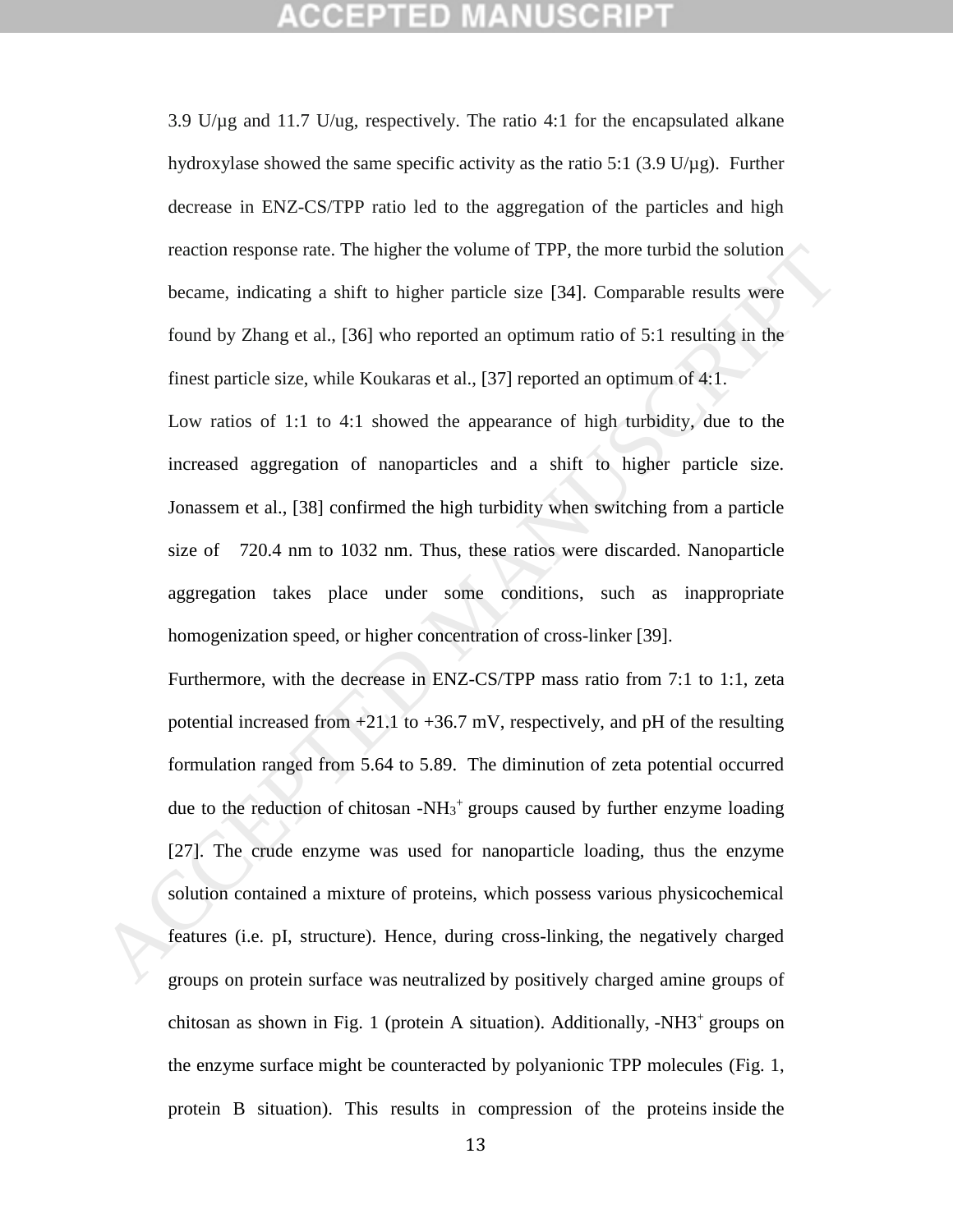particles and on their surface. The nanoparticles, as potential protein carriers, must be able to ionically hold the active molecules. Thus, the sufficient zeta potential value is essential for these nanoparticles. Particles with zeta potential between  $20 - 25$  mV exhibit relative stability [40]. On the other hand, alkane hydroxylase encapsulation increased from 0% to 58.7% with decreasing ENZ-CS/TPP ratio from 7:1–5:1 and increased lipase encapsulation from 1.5% to 67.1% for the same ratios. And even further decrease in ENZ-CS/TPP ratio resulted in no significant change in the encapsulation of ENZ and in fact increased the particle size.

The immobilization of lipase on  $SnO<sub>2</sub>$  hollow nanotubes investigated by Anwar et al., [15] showed an efficiency of 89%. Also, lipase nanohybrid synthesized using cobalt chloride studied by Kumar et al., [21] exhibited 181% higher activity compared to the free lipase. Moreover, Gill et al., [41] reported 59% and 70% of laccase encapsulation efficiency when using alginate and silica incorporated into alginate, respectively as supports. Patel et al., [42] demonstrated the improvement of the immobilization efficiency of laccase, from 83.5% to 90.2%, when using glutaraldehyde as a cross linker. between 20 – 25 mV exhibit relative stability [40]. On the other hand, alkane<br>hydroxylase encapsulation increased from 0% to 58.7% with decreasing ENZ-<br>CS/TPP ratio from 7:1-5:1 and increased lipase encapsulation from 1.5

### **3.2 Fourier Transform InfraRed spectrometry study**

The FTIR spectra for the enzyme (A), CS (B), CS blank NPs (C), and ENZloaded CSNPs (D) are shown in Fig. 2. The peaks at 2,967 cm<sup>-1</sup> in the enzyme spectrum (A) and at 3,292 cm<sup>-1</sup> in the CS spectrum (B) relate to the stretching of O-H and N-H bonds. In the CSNPs spectrum  $(C)$ , the peak at 3,292 cm<sup>-1</sup> becomes much more intense; pointing out the  $-NH_3$ <sup>+</sup> interactions with negatively charged TPP. A corresponding peak in the ENZ-loaded CSNPs (D) at  $2840 \text{ cm}^{-1}$  becomes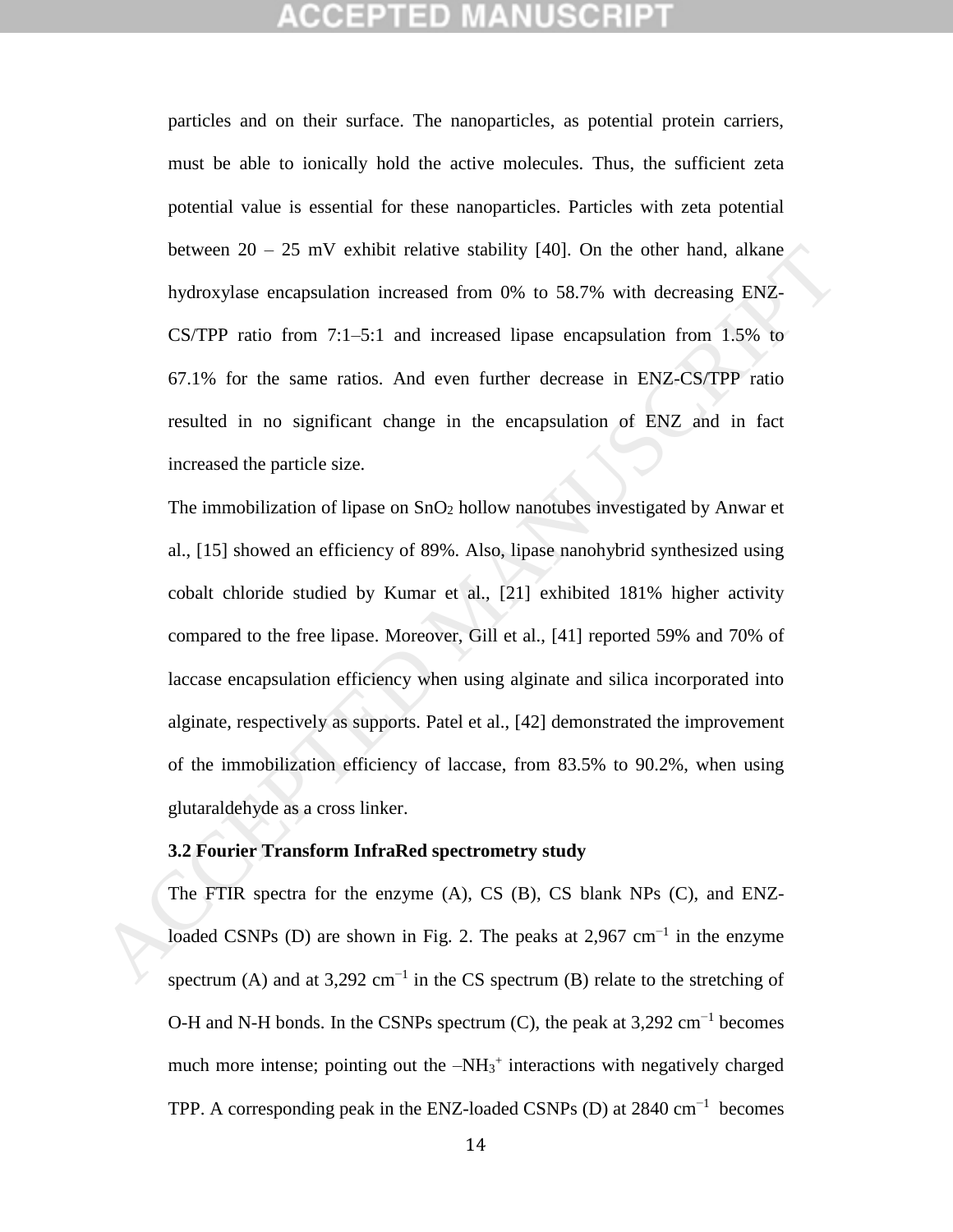wider; this effect is attributable to the participation of the enzyme in hydrogen bonding and -NH group interactions [43].

In CS blank NPs, the 1,562 cm<sup>-1</sup> peaks of -NH<sub>2</sub> bending vibration shifts to 1,630 cm<sup>-1</sup> and became sharper. This can be a hydrogen bond and amide bond linkage in chitosan with phosphoric groups of TPP; inter- and intra-molecular interactions are enhanced in CS blank NPs [44]. A shift from  $1,017$  cm<sup>-1</sup> to a peak at  $1,051$ cm<sup>-1</sup> in CS blank NPs to a sharper peak at 1010 cm<sup>-1</sup> in ENZ-loaded CS NPs corresponds to the stretching vibration of the  $P = O$  groups.

Two high-intensity peaks at 1,550 cm<sup>-1</sup> (amide I bending) and 1,400 cm<sup>-1</sup> (amide II bending) in ENZ-loaded CSNPs correspond to the small intensity peaks at 1,393 and 1,247 cm<sup>-1</sup> in the enzyme spectra and to the peaks at 1,562 cm<sup>-1</sup> and 1,370 cm−1 in CS spectra. These results prove successful loading of the enzyme in CSNPs and also indicates some interactions between CS with TPP and the crude enzyme [45]. cm<sup>-1</sup> and became sharper. This can be a hydrogen bond and imide bond linkage<br>in chitosan with phosphoric groups of TPP; inter- and intra-molecular interactions<br>are enhanced in CS blank NPs [44]. A shift from  $1,017$  cm<sup>-</sup>

### **3.3 Morphology study**

Fig. 3 shows the morphological characteristics of CSNPs (A), ENZ-loaded CSNPs (B) and the supernatant of chitosan solution containing the nonencapsulated enzymes (C). From the SEM images, it can be noticed that CSNPs (A) have a spherical morphology with some irregularities on the surface (white needle-like structures). ENZ-loaded CSNPs (B) are also spherical, however, their surface smoothens. In both cases, the particles aggregate, which may have been generated during drying step [46]. As for the morphology of the supernatant (C), it shows the same rough spherical morphology as Fig. 3 (A) with non-regular spheres in between which are obviously the enzymes. Furthermore, the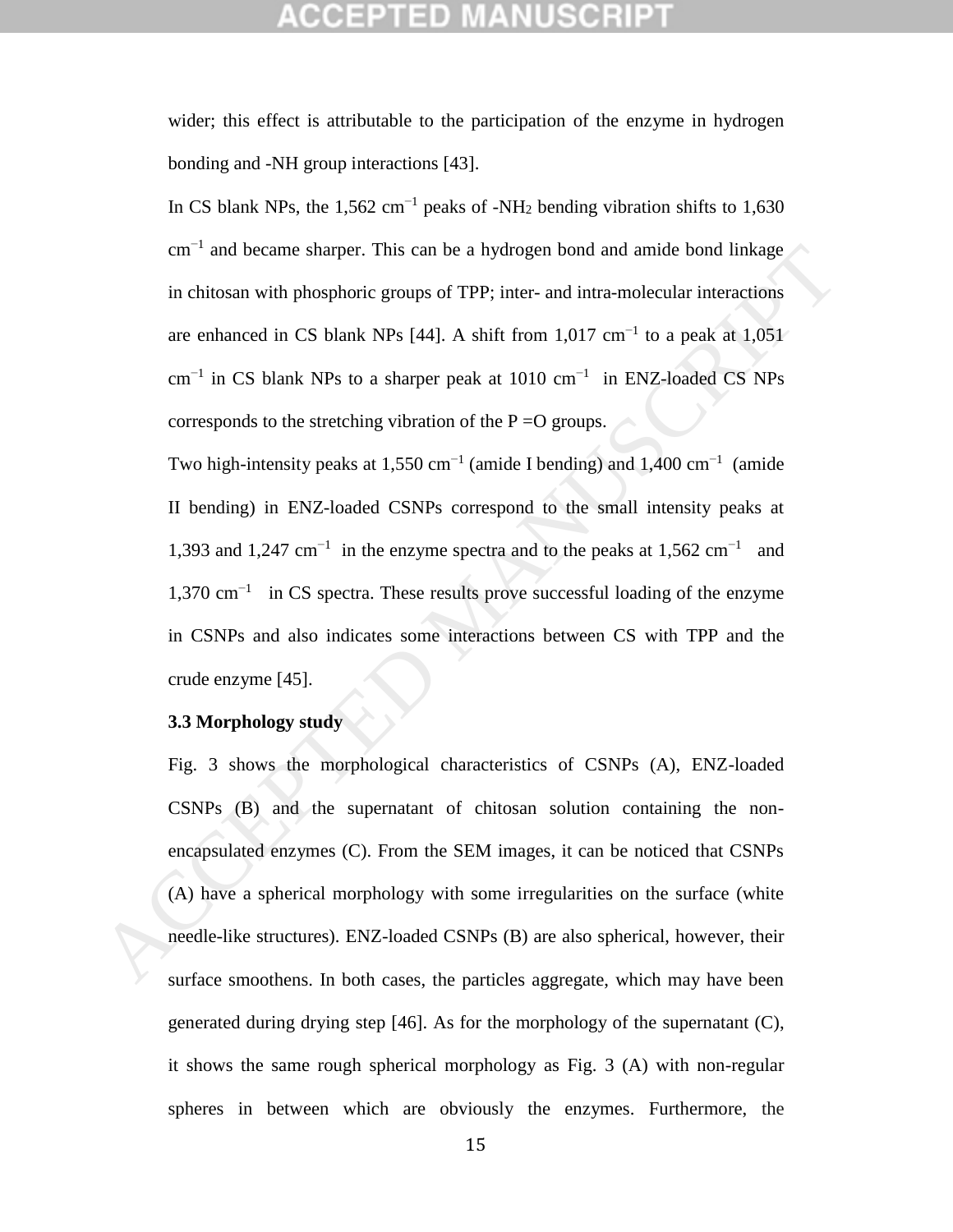## TED

nanometric size estimated through DLS (Dynamic Light Scattering) of the enzymatic preparation is correlated to the average particle size revealed by SEM which is  $\sim$  430 nm.

In Fig. 3 (A), a fairly uniform particle size distribution (the average size is  $\sim$  203 nm) and the smooth border around the CS blank NPs was noticed. In Fig. 3 (B), ENZ-loaded CSNPs showed an asymmetrical, but smoothened spherical shape that is obviously induced by the presence of the enzyme. It can also be noted that the size of the core of the ENZ-loaded CSNPs (the average size is  $\sim$  430 nm) is approximately 2-fold larger than the particle size of CSNPs. Consequently, it could be assumed that the significantly increased size of the ENZ-loaded CSNPs estimated through SEM and also through DLS is due to the enzymes that coated the surface. The protein effect on the nanoparticle size and their shape due to the chitosan-protein ionic interaction has been previously reported by Rampino et al., [35]. Furthermore, in another study of Sadighi et Faramarzi, [47], it was discovered that laccase immobilization on the surface of CSNPs induced a change in the nanoparticles morphology. Unloaded chitosan nanoparticles were reported as polyhedron shaped, however, due to the bovine serum albumin incorporation in CS, the particles became spherical and smooth surfaced which is comparable to this study [48]. In Fig. 3 (A), a fairly uniform particle size distribution (the average size is  $\approx$  203<br>nm) and the smooth border around the CS blank NPs was noticed. In Fig. 3 (B),<br>ENZ-loaded CSNPs showed an asymmetrical, but smoothene

### **3.4 In vitro alkane hydroxylase and lipase release study**

Fig. 4 shows alkane hydroxylase and lipase release profiles from the ENZ-loaded CSNPs in two different solutions (DDW and PBS) that have approximately the same pH as the ones that can be found in petroleum contaminated water and soil. Alkane hydroxylase loaded CSNPs incubated in DDW (pH 7) (Fig. 4 (A)) showed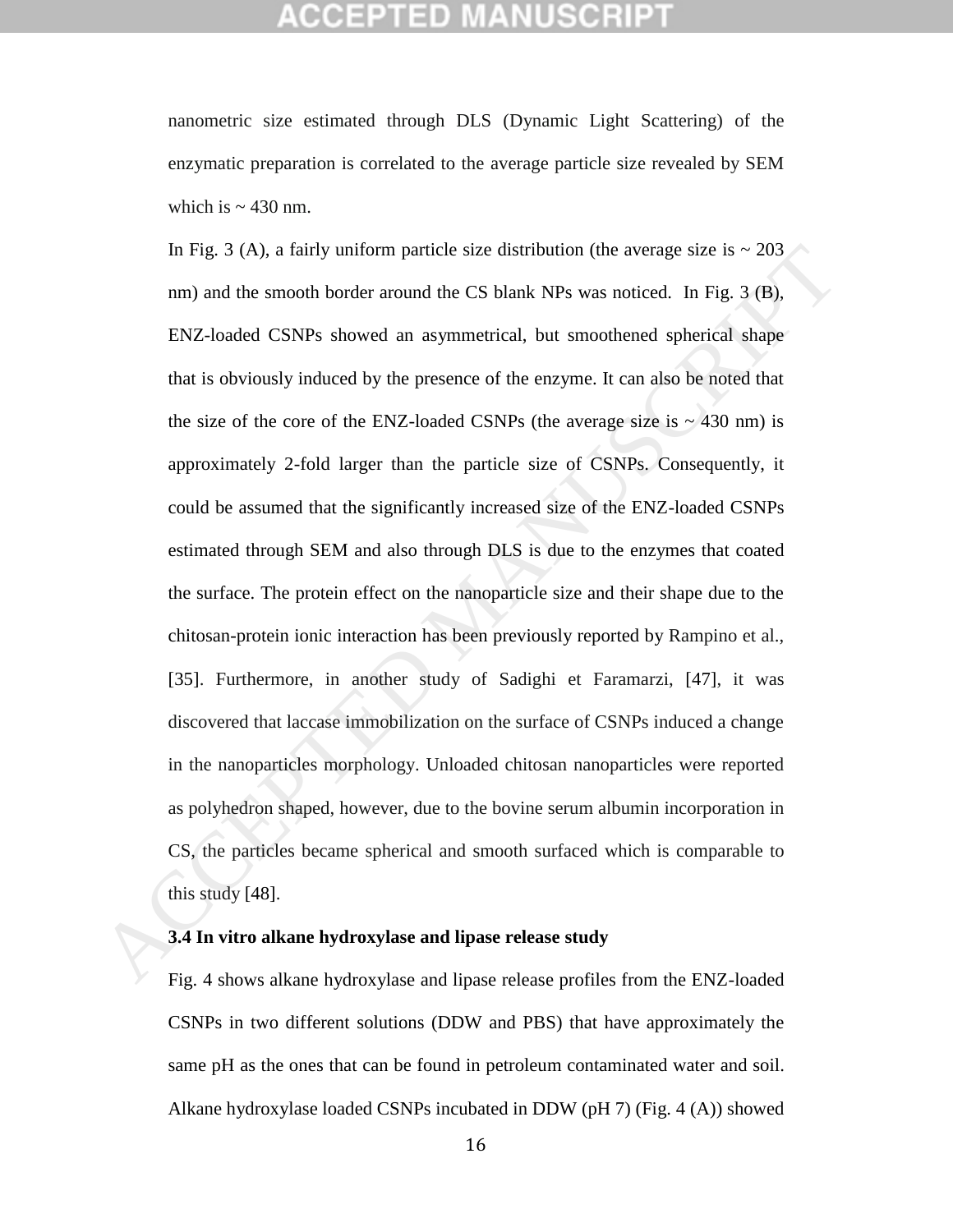no release until the first 24 h. A release of 3.2% was shown starting from 48h, 36.7% release for one week, and 74.3% release for 17 days. Alkane hydroxylase release in PBS was negligible after 3 hours (1.2%), 33.4% release during 24 h, 45.2% release during 48 h and 80.3% release after 8 days only. Further increase in release time resulted in no significant change  $(p>0.05)$ .

Lipase loaded CSNPs incubated in DDW (pH 7) (Fig. 4 (B)) showed no release until the first 24 hours with 4.8% release. A 41% release was shown for one week, and 79.3% release during 17 days. Alkane hydroxylase release in PBS with started after 2 hours (1.3%). 52.8% release was shown during 24 h, 60.9% release during 48 h, and 88.1% release after 8 days only. After 8 days no significant change in release was shown  $(p>0.05)$ . Several factors influence the burst release of enzyme from CSNPs such as pH of the solution and ionic strength of PBS [27]. Firstly, pH is a crucial parameter in the stability and release of the protein from the CS matrix. The  $pK_a$  value of CS is 6.5, thus the -NH<sub>2</sub> groups of CS are protonated at lower pH  $(-NH_3^+)$ . However, when pH is higher than its pK<sub>a</sub> the amine group is converted to non-ionized state. This results in the reduction of the cross-linking area with negatively charged TPP molecules [49,50]. Moreover, with the increase of pH, the increased permeation of water occurs [51]. Hence, at neutral pH of this study, the CSNPs may undergo elongation due to the diffusion, which leads to an extension of particle size and release of protein. 45.2% release during 48 h and 80.3% release after 8 days only. Further increase in<br>release time resulted in no significant change ( $p>0.05$ ).<br>Lipase loaded CSNPs incubated in DDW ( $pH 7$ ) (Fig. 4 (H)) showed no release<br>un

The CS-TPP interaction may also be influenced by the ionic strength of the media. The presence of NaCl in PBS buffer at lower or moderate concentrations resulted in enhancement of the CSNPs swelling, which attenuated the CS-TPP interaction and disintegrated NPs [52]. Hence, the CSNPs increase their volume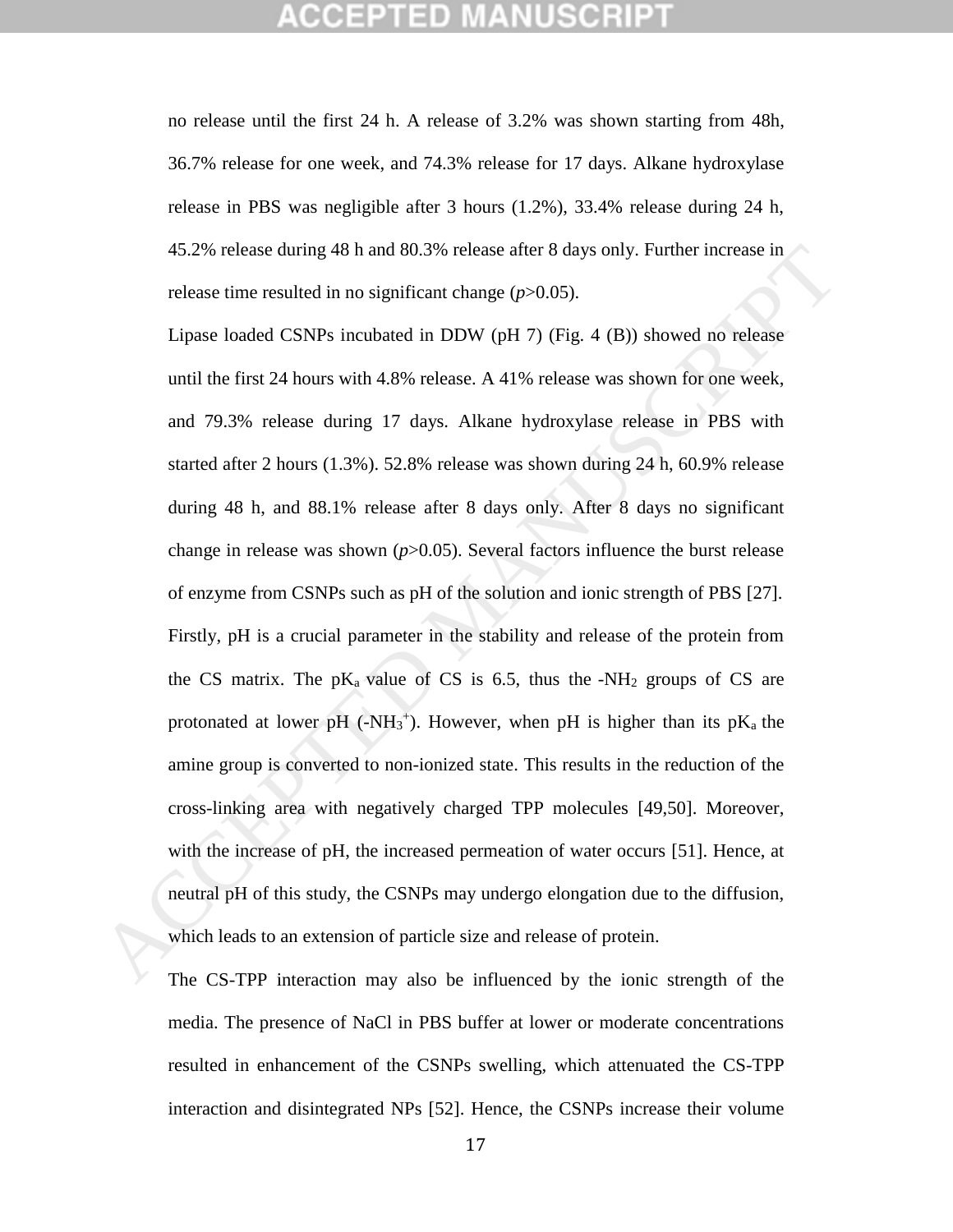by swelling and then their structure collapses which lead to the biomolecule release. This may be the reason for the faster release of enzymes in PBS solution than in DDW solution.

### **3.5 Kinetics of the release study**

The ENZ release from CSNPs was fitted to the most common kinetic models to determine the release characteristics. The parameters of the release study for various mathematical models are presented in Table 2. Based on the higher linearity of the plots  $(R^2>0.97)$ , the best model that fits the alkane hydroxylase release in DDW is a zero-order kinetic model. This results in their slow release from CS matrix, however, the release does not depend on the concentration of the initial enzyme [53,54]. This result can be confirmed by diffusional release exponent value  $(n-1)$ . In the case of the release of alkane hydroxylase in PBS, it followed Higuchi kinetic model  $(R^2>0.93)$  [55]. The results suggested that the discharge of the biomolecule is based on the Fick's diffusion law [53]. Hence, the release of the biomolecule depends on the diffusion rate throughout the CS matrix in both cases. 3.5 Kinetics of the release study<br>The ENZ release from CSNPs was fitted to the most common kinetic models to<br>determine the release characteristics. The parameters of the release sudy for<br>various mathematical models are pr

The lipase release in DDW and PBS followed the Korsmeyer-Peppas model [56]*.* In DDW, the diffusional release exponent value was between 0.5 and 1, thus the lipase discharge is non-Fickian (anomalous transport). However, in PBS sthe *n* value decreased  $(n<0.5)$ , which suggests that lipase release depended on the diffusion (Fick's first law).

As can be observed, the kinetic model depends on the media in which CS-ENZ particles are present. As discussed earlier, PBS has higher ionic strength than DDW, which results in CS particles swelling and faster release than in solutions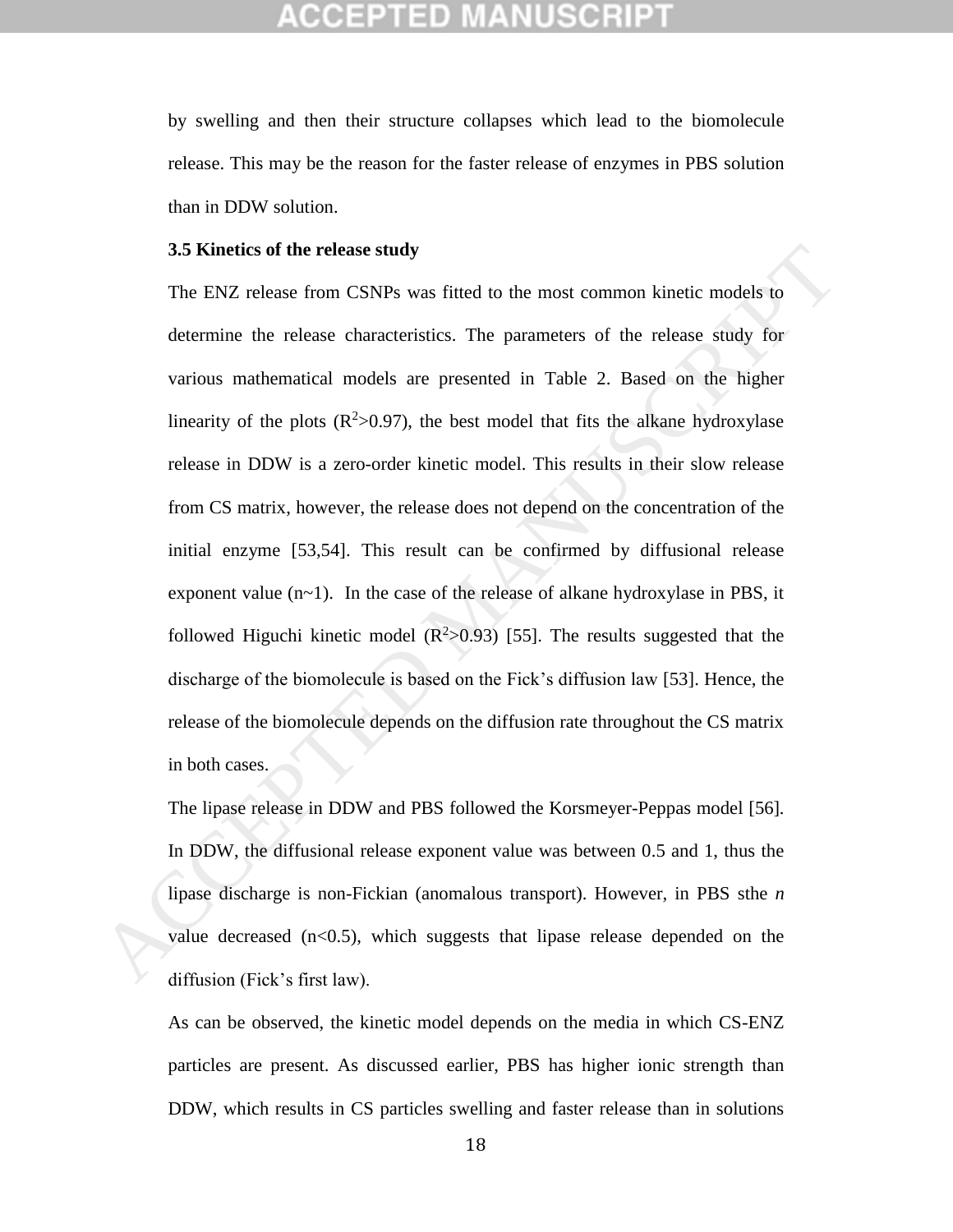with low ionic strength [57]. Hence, the release kinetic model changes with the alteration of the media. Furthermore, alkane hydroxylase and lipase do not follow the same release model. This suggests that the interaction between the media and CSNPs differs due to the variable structure or overall charge (pI).

### **3.6 In vitro half-life of free and immobilized enzymes**

In general, the free enzymes are not stable and rapidly lose their activity [58] . Gradual and faster depletion of catalytic activity with time and recovery problems after reactions limited the applications of free enzymes. Thus, different immobilization technologies were investigated to overcome these barriers [60]. The higher half-life of the enzyme reflects their stability and is one of the main standards to estimate the performance of enzyme. Consequently, immobilized enzymes are considered more performant compared to the free enzyme. Fig. 5 (A) and Fig. 5 (B) exhibit the profiles feature of the free and immobilized alkane hydroxylase and lipase. Both enzymes were kept at room temperature for up to 30 days and their activities were determined periodically to evaluate their half-life. The results demonstrated that both alkane hydroxylase-loaded CSNPS and lipaseloaded CSNPs had longer half-life than the free enzymes in a one month study period. Moreover, the deactivation constant  $k_d$  is lower for both immobilized enzymes than that for the free enzymes (Table 3) which was also reported in previous studies [18]. CSNPs differs due to the variable structure or overall charge (pI).<br> **3.6 In vitro half-life of free and immobilized enzymes**<br>
In general, the free enzymes are not stable and rapidly lose their activity [58].<br>
Gradual and

During the first 5 days of incubation, free alkane hydroxylase lost 43% of its activity while immobilized alkane hydroxylase lost only 21% of the activity. Lipase free enzyme lost 58% of activity after the first 5 days while the immobilized form of lipase maintained 72% of its activity. After 30 days, free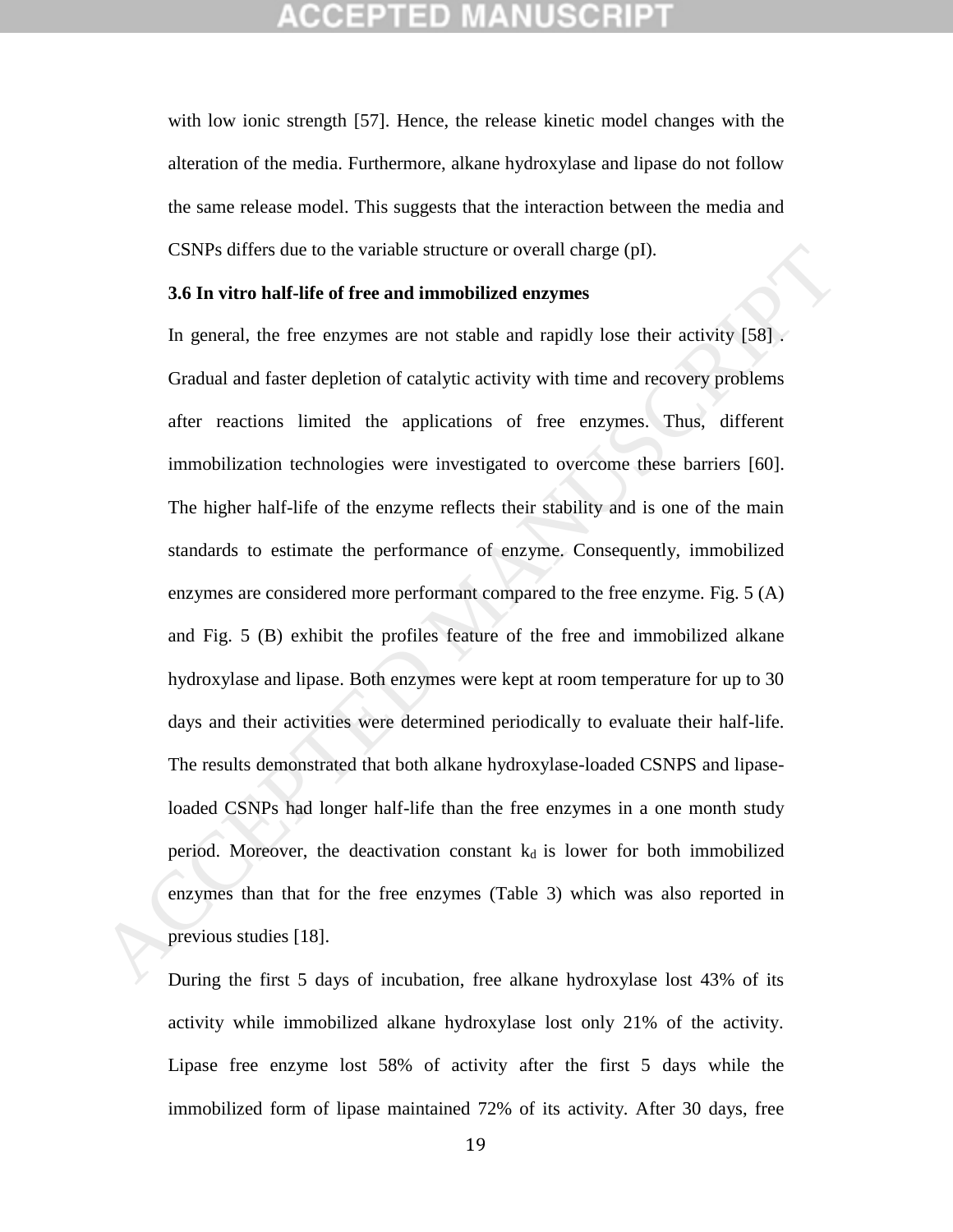alkane hydroxylase and also free lipase lost 100% of their catalytic activity, while immobilized alkane hydroxylase and lipase maintained 17% and 13% of the initial activity, respectively.

Same results were found for oxidoreductase type of enzymes, such as laccase immobilized on polymeric nanofibers with 60% residual activity of the immobilized enzyme and almost no activity for the free laccase after 10 days [61]. Chiou et Wu, [62] observed that the activity of lipase decreased more than 50% in 5 days, while the lipase immobilized to wet chitosan beads did not show any activity reduction up to 30 days at  $25^{\circ}$ C [62].

## **4. Conclusion**

A successful nano-encapsulation of alkane hydroxylase and lipase produced from the hydrocarbonoclastic bacteria *Alcanivorax borkumensis* in chitosan polymer has been achieved with homogeneously nano-sized particle formation. To the best of our knowledge, this is the first report about immobilization of enzymes produced from *Alkanivorax borkumensis* and also first report on nanoencapsulation of lipase and alkane hydroxylase using chitosan. Different enzymechitosan/tripolyphosphate ratios were studied and (5:1) was maintained for the best entrapment efficiency for both alkane hydroxylase and lipase with a particle size and a zeta potential of 473 nm and  $+21.8$ , respectively. Entrapment efficiency for alkane hydroxylase loaded chitosan nano-particles CSNPs and lipase loaded chitosan nanoparticles was 58.3% and 67.1%, respectively. Interestingly, the half-life catalytic activity of the immobilized enzymes was very important, even after 30 days compared to the free enzymes. This in vitro study would provide an Same results were found for oxidoreductase type of enzymes, such as lacease<br>immobilized on polymeric nanofibers with 60% residual activity of the<br>immobilized enzyme and almost no activity for the free lacease after 10 day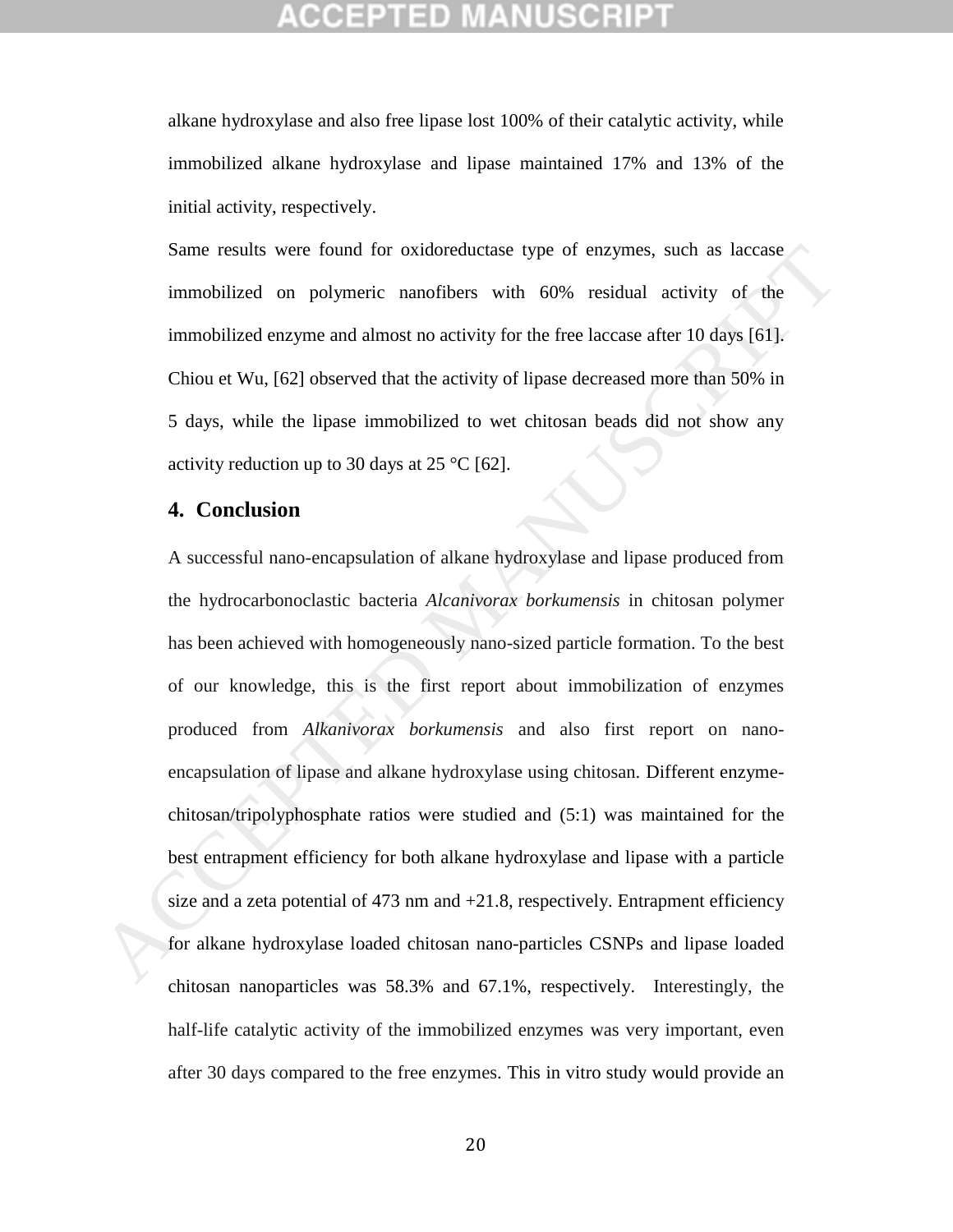interesting impetus for the future in vivo study of the formulation of crude enzymes from *A. borkumensis* for the degradation of petroleum hydrocarbons in the field.

### **Acknowledgement**

The authors are sincerely thankful to the Natural Sciences and Engineering Research Council of Canada (Discovery Grant 355254, CRD Grant and Strategic Grant 447075) and Techno-Rem Inc. for financial support. We also thank Anne-Marie Lapointe for her valuable contribution to this work. The views or opinions expressed in this article are those of the authors. Acknowledgement<br>
The authors are sincerely thankful to the Natural Sciences and Engineering<br>
Research Council of Canada (Discovery Grant 355254, CRD Grant and Strategic<br>
Crant 447075) and Techno-Rem Inc. for financial supp

### **References**

- [1] M.V. Faustorilla, Z. Chen, R. Dharmarajan, R. Naidu, Determination of Total Petroleum Hydrocarbons in Australian Groundwater Through the Improvised Gas Chromatography–Flame Ionization Detection Technique, J. Chromatogr. Sci. (2017) 1–9.
- [2] I.B. Ivshina, M.S. Kuyukina, A.V. Krivoruchko, A.A. Elkin, S.O. Makarov, C.J. Cunningham, T.A. Peshkur, R.M. Atlas, J.C. Philp, Oil spill problems and sustainable response strategies through new technologies, Environ. Sci. Process. Impacts. 17 (2015) 1201–1219.
- [3] R. Kumar, A.J. Das, A.A. Juwarkar, Reclamation of petrol oil contaminated soil by rhamnolipids producing PGPR strains for growing Withania somnifera a medicinal shrub, World J. Microbiol. Biotechnol. 31 (2015) 307–313.
- [4] N. Kumari, A. Vashishtha, P. Saini, E. Menghani, Isolation, identification and characterization of oil degrading bacteria isolated from the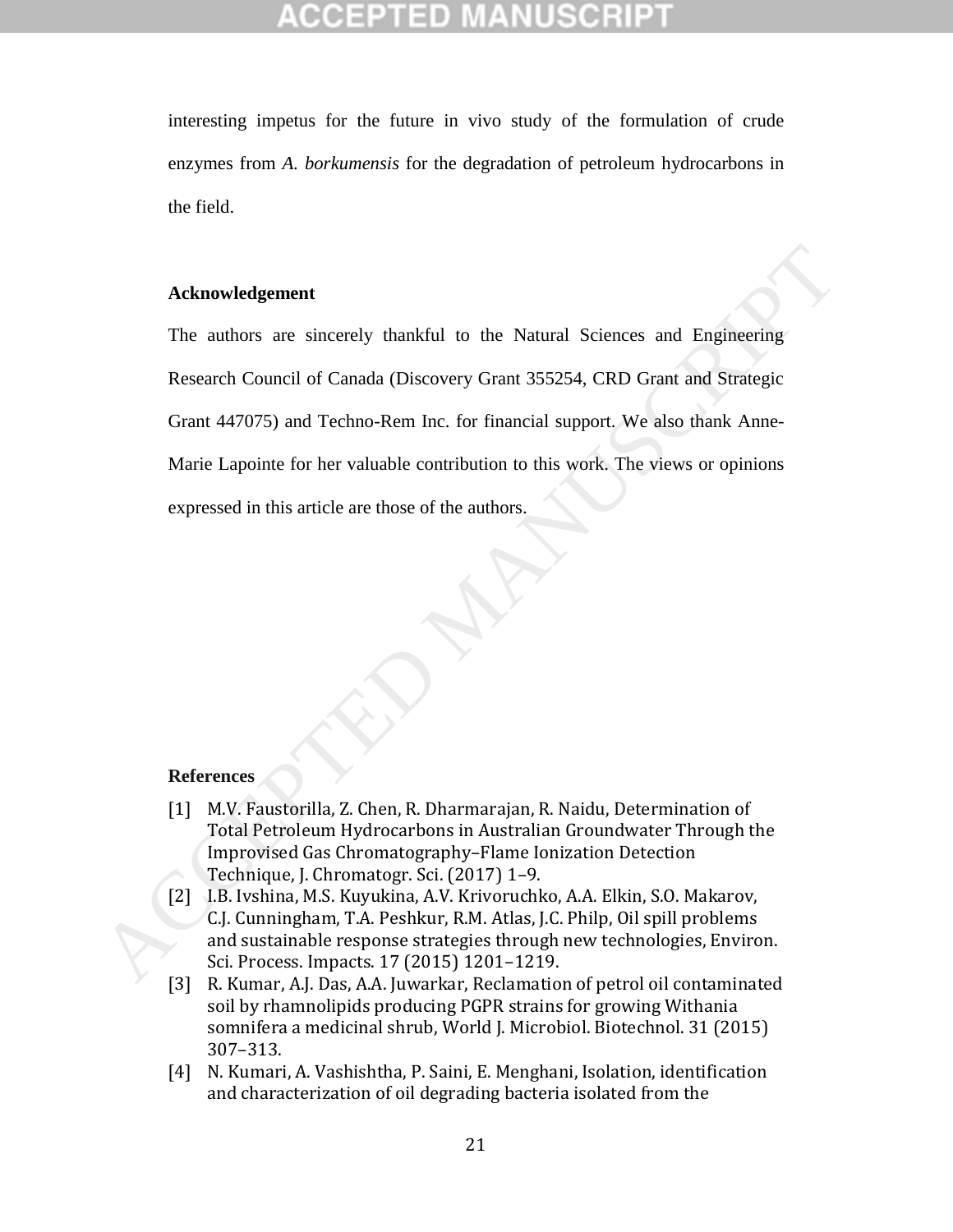contaminated sites of Barmer, Rajasthan, Int J Biotechnol Bioeng Res. 4 (2013) 429–436.

- [5] N. Das, P. Chandran, Microbial degradation of petroleum hydrocarbon contaminants: an overview, Biotechnol. Res. Int. 2011 (2010). http://www.hindawi.com/journals/btri/2011/941810/abs/ (accessed October 5, 2016).
- [6] M.M. Yakimov, K.N. Timmis, P.N. Golyshin, Obligate oil-degrading marine bacteria, Curr. Opin. Biotechnol. 18 (2007) 257–266.
- [7] L. Wang, W. Wang, Q. Lai, Z. Shao, Gene diversity of CYP153A and AlkB alkane hydroxylases in oil-degrading bacteria isolated from the Atlantic Ocean, Environ. Microbiol. 12 (2010) 1230–1242.
- [8] W. Wang, L. Wang, Z. Shao, Diversity and abundance of oil-degrading bacteria and alkane hydroxylase (alkB) genes in the subtropical seawater of Xiamen Island, Microb. Ecol. 60 (2010) 429–439.
- [9] M. Bookstaver, M.P. Godfrin, A. Bose, A. Tripathi, An insight into the growth of Alcanivorax borkumensis under different inoculation conditions, J. Pet. Sci. Eng. 129 (2015) 153–158. doi:10.1016/j.petrol.2015.02.038.
- [10] M. Hassanshahian, G. Emtiazi, G. Caruso, S. Cappello, Bioremediation (bioaugmentation/biostimulation) trials of oil polluted seawater: a mesocosm simulation study, Mar. Environ. Res. 95 (2014) 28–38.
- [11] D.J. Naether, S. Slawtschew, S. Stasik, M. Engel, M. Olzog, L.Y. Wick, K.N. Timmis, H.J. Heipieper, Adaptation of the Hydrocarbonoclastic Bacterium Alcanivorax borkumensis SK2 to Alkanes and Toxic Organic Compounds: a Physiological and Transcriptomic Approach, Appl. Environ. Microbiol. 79 (2013) 4282–4293. doi:10.1128/AEM.00694-13.
- [12] S.-H. Naing, S. Parvez, M. Pender-Cudlip, J.T. Groves, R.N. Austin, Substrate specificity and reaction mechanism of purified alkane hydroxylase from the hydrocarbonoclastic bacterium Alcanivorax borkumensis (AbAlkB), J. Inorg. Biochem. 121 (2013) 46–52.
- [13] S. Schneiker, V.A.M. dos Santos, D. Bartels, T. Bekel, M. Brecht, J. Buhrmester, T.N. Chernikova, R. Denaro, M. Ferrer, C. Gertler, A. Goesmann, O.V. Golyshina, F. Kaminski, A.N. Khachane, S. Lang, B. Linke, A.C. McHardy, F. Meyer, T. Nechitaylo, A. Pühler, D. Regenhardt, O. Rupp, J.S. Sabirova, W. Selbitschka, M.M. Yakimov, K.N. Timmis, F.-J. Vorhölter, S. Weidner, O. Kaiser, P.N. Golyshin, Genome sequence of the ubiquitous hydrocarbon-degrading marine bacterium Alcanivorax borkumensis, Nat. Biotechnol. 24 (2006) 997–1004. doi:10.1038/nbt1232. 16 MM Yakimov, KN. Timunis, P.N. Golyshin, Obligate 0il-degrading marine biaterial, Cury, Dim Biotechnol. 18 (2007) 257–266.<br>
[7] L. Wang, W. Wang, Q. Lai, Z. Shao, Gene diversity of CYP153A and AlkB<br>
calcane hydroxylases
	- [14] G.A.-E. Mahmoud, M.M. Koutb, F.M. Morsy, M.M. Bagy, Characterization of lipase enzyme produced by hydrocarbons utilizing fungus Aspergillus terreus, Eur. J. Biol. Res. 5 (2015) 70–77.
	- [15] M.Z. Anwar, D.J. Kim, A. Kumar, S.K. Patel, S. Otari, P. Mardina, J.-H. Jeong, J.-H. Sohn, J.H. Kim, J.T. Park, SnO 2 hollow nanotubes: a novel and efficient support matrix for enzyme immobilization, Sci. Rep. 7 (2017) 15333.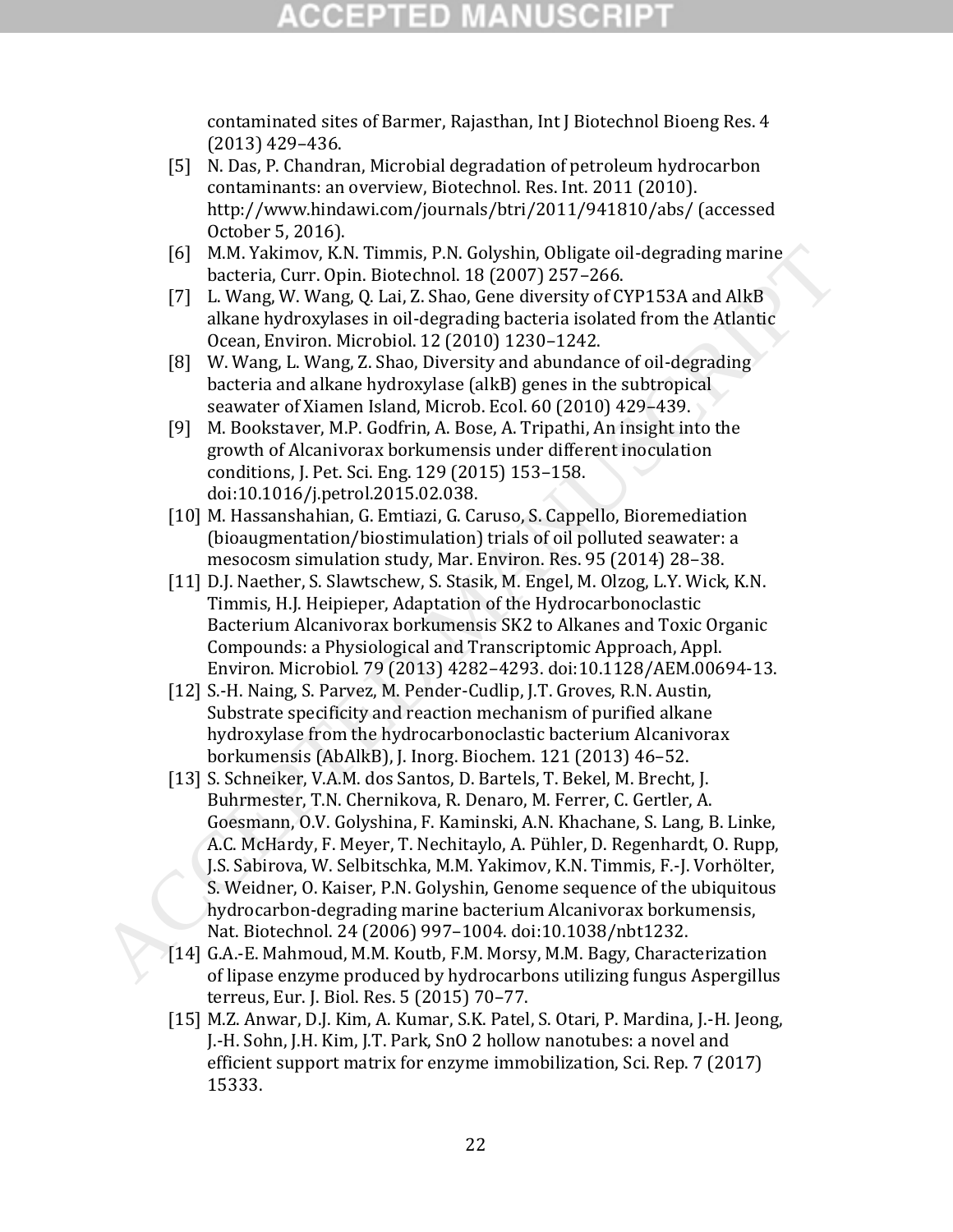# CCEPTED

- [16] M. Naghdi, M. Taheran, S.K. Brar, A. Kermanshahi-pour, M. Verma, R.Y. Surampalli, Immobilized laccase on oxygen functionalized nanobiochars through mineral acids treatment for removal of carbamazepine, Sci. Total Environ. 584 (2017) 393–401.
- [17] S.K. Patel, M.Z. Anwar, A. Kumar, S.V. Otari, R.T. Pagolu, S.-Y. Kim, I.-W. Kim, J.-K. Lee, Fe 2 O 3 yolk-shell particle-based laccase biosensor for efficient detection of 2, 6-dimethoxyphenol, Biochem. Eng. J. (2017).
- [18] S.K. Patel, S.V. Otari, Y.C. Kang, J.-K. Lee, Protein–inorganic hybrid system for efficient his-tagged enzymes immobilization and its application in Lxylulose production, RSC Adv. 7 (2017) 3488–3494.
- [19] S.K. Patel, S.H. Choi, Y.C. Kang, J.-K. Lee, Eco-friendly composite of Fe3O4-reduced graphene oxide particles for efficient enzyme immobilization, ACS Appl. Mater. Interfaces. 9 (2017) 2213–2222.
- [20] M. Taheran, M. Naghdi, S.K. Brar, E.J. Knystautas, M. Verma, R.Y. Surampalli, Degradation of chlortetracycline using immobilized laccase on Polyacrylonitrile-biochar composite nanofibrous membrane, Sci. Total Environ. 605 (2017) 315–321.
- [21] A. Kumar, I.-W. Kim, S.K. Patel, J.-K. Lee, Synthesis of Protein-Inorganic Nanohybrids with Improved Catalytic Properties Using Co 3 (PO 4) 2, Indian J. Microbiol. 58 (2018) 100–104.
- [22] S.K. Patel, S.V. Otari, J. Li, D.R. Kim, S.C. Kim, B.-K. Cho, V.C. Kalia, Y.C. Kang, J.-K. Lee, Synthesis of cross-linked protein-metal hybrid nanoflowers and its application in repeated batch decolorization of synthetic dyes, J. Hazard. Mater. (2018).
- [23] A. Dzionek, D. Wojcieszyńska, U. Guzik, Natural carriers in bioremediation: A review, Electron. J. Biotechnol. 23 (2016) 28–36.
- [24] S.K. Patel, R.K. Singh, A. Kumar, J.-H. Jeong, S.H. Jeong, V.C. Kalia, I.-W. Kim, J.-K. Lee, Biological methanol production by immobilized Methylocella tundrae using simulated biohythane as a feed, Bioresour. Technol. 241 (2017) 922–927.
- [25] S.K. Patel, S. Kondaveeti, S.V. Otari, R.T. Pagolu, S.H. Jeong, S.C. Kim, B.-K. Cho, Y.C. Kang, J.-K. Lee, Repeated batch methanol production from a simulated biogas mixture using immobilized Methylocystis bryophila, Energy. (2017). efficient detection of 2, 6-dimethoxyphenol, Bicehm. Eng. (12017).<br>
[18] S.K. Patel, S.V. Ottari, Y.C. Kang. J.-K. Lee, Protein-inorganic hybrid system<br>
for officient his-tagged enzymes immobilization and its application
	- [26] R. Pulicharla, C. Marques, R.K. Das, T. Rouissi, S.K. Brar, Encapsulation and release studies of strawberry polyphenols in biodegradable chitosan nanoformulation, Int. J. Biol. Macromol. 88 (2016) 171–178.
	- [27] E. Bahreini, K. Aghaiypour, R. Abbasalipourkabir, A.R. Mokarram, M.T. Goodarzi, M. Saidijam, Preparation and nanoencapsulation of lasparaginase II in chitosan-tripolyphosphate nanoparticles and in vitro release study, Nanoscale Res. Lett. 9 (2014) 340.
	- [28] M.M. Yakimov, P.N. Golyshin, S. Lang, E.R. Moore, W.-R. Abraham, H. Lünsdorf, K.N. Timmis, Alcanivorax borkumensis gen. nov., sp. nov., a new, hydrocarbon-degrading and surfactant-producing marine bacterium, Int. J. Syst. Evol. Microbiol. 48 (1998) 339–348.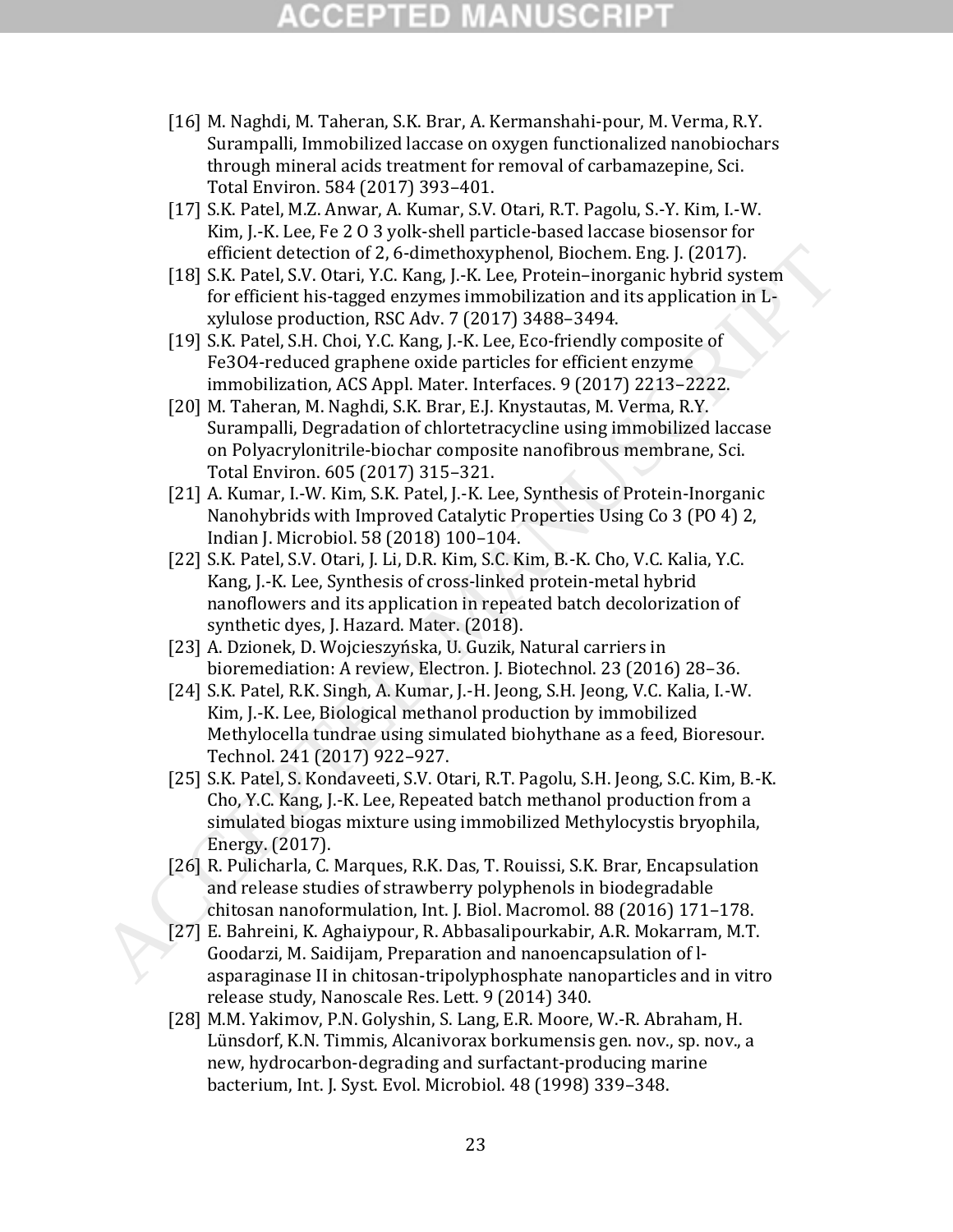# CEPTED

- [29] M.M. Bradford, A rapid and sensitive method for the quantitation of microgram quantities of protein utilizing the principle of protein-dye binding, Anal. Biochem. 72 (1976) 248–254.
- [30] A. Glieder, E.T. Farinas, F.H. Arnold, Laboratory evolution of a soluble, self-sufficient, highly active alkane hydroxylase, Nat. Biotechnol. 20 (2002) 1135–1139. doi:10.1038/nbt744.
- [31] N. Schultz, T.J. Hobley, C. Syldatk, Spectrophotometric assay for online measurement of the activity of lipase immobilised on micro-magnetic particles, Biotechnol. Lett. 29 (2007) 365–371.
- [32] P. Calvo, C. Remuñan-López, J.L. Vila-Jato, M.J. Alonso, Chitosan and chitosan/ethylene oxide-propylene oxide block copolymer nanoparticles as novel carriers for proteins and vaccines, Pharm. Res. 14 (1997) 1431–1436. [31] N. Schultz, T.J. Holby, C. Syldak, Spectrophotonetic assay for online<br>measurement of the activity of lipase immobilised on micro-magnetic<br>particles, Biotechnol. Lett. 29 (2007) 365–371.<br>
[32] P. Galv.o. C. Remainan-L
	- [33] E.N. Koukaras, S.A. Papadimitriou, D.N. Bikiaris, G.E. Froudakis, Insight on the formation of chitosan nanoparticles through ionotropic gelation with tripolyphosphate, Mol. Pharm. 9 (2012) 2856–2862.
	- [34] H. Jonassen, A.-L. Kjøniksen, M. Hiorth, Stability of chitosan nanoparticles cross-linked with tripolyphosphate, Biomacromolecules. 13 (2012) 3747–3756.
	- [35] A. Rampino, M. Borgogna, P. Blasi, B. Bellich, A. Cesàro, Chitosan nanoparticles: preparation, size evolution and stability, Int. J. Pharm. 455 (2013) 219–228.
	- [36] H. Zhang, M. Oh, C. Allen, E. Kumacheva, Monodisperse chitosan nanoparticles for mucosal drug delivery, Biomacromolecules. 5 (2004) 2461–2468.
	- [37] E.N. Koukaras, S.A. Papadimitriou, D.N. Bikiaris, G.E. Froudakis, Insight on the formation of chitosan nanoparticles through ionotropic gelation with tripolyphosphate, Mol. Pharm. 9 (2012) 2856–2862.
	- [38] H. Jonassen, A.-L. Kjøniksen, M. Hiorth, Effects of ionic strength on the size and compactness of chitosan nanoparticles, Colloid Polym. Sci. 290 (2012) 919–929.
	- [39] Q. Gan, T. Wang, Chitosan nanoparticle as protein delivery carrier systematic examination of fabrication conditions for efficient loading and release, Colloids Surf. B Biointerfaces. 59 (2007) 24–34.
	- [40] D.-W. Lee, K. Powers, R. Baney, Physicochemical properties and blood compatibility of acylated chitosan nanoparticles, Carbohydr. Polym. 58 (2004) 371–377.
	- [41] J. Gill, V. Orsat, S. Kermasha, Optimization of encapsulation of a microbial laccase enzymatic extract using selected matrices, Process Biochem. (2017).
	- [42] S.K. Patel, S.H. Choi, Y.C. Kang, J.-K. Lee, Large-scale aerosol-assisted synthesis of biofriendly Fe 2 O 3 yolk–shell particles: a promising support for enzyme immobilization, Nanoscale. 8 (2016) 6728–6738.
	- [43] Y. Wu, W. Yang, C. Wang, J. Hu, S. Fu, Chitosan nanoparticles as a novel delivery system for ammonium glycyrrhizinate, Int. J. Pharm. 295 (2005) 235–245.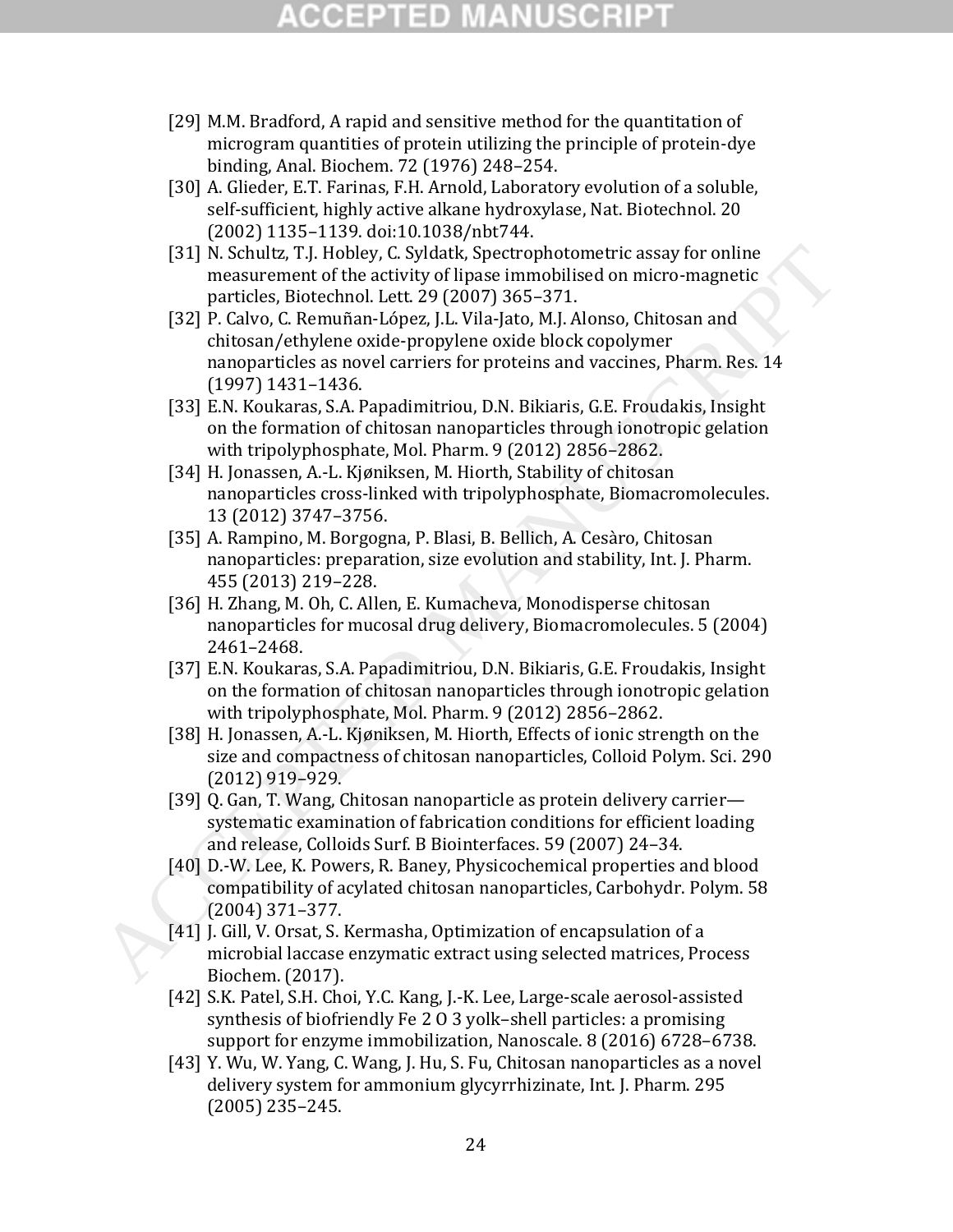# CEPTED

- [44] J.Z. Knaul, S.M. Hudson, K.A. Creber, Improved mechanical properties of chitosan fibers, J. Appl. Polym. Sci. 72 (1999) 1721–1732.
- [45] Y. Xu, Y. Du, Effect of molecular structure of chitosan on protein delivery properties of chitosan nanoparticles, Int. J. Pharm. 250 (2003) 215–226.
- [46] Y. Luo, B. Zhang, W.-H. Cheng, Q. Wang, Preparation, characterization and evaluation of selenite-loaded chitosan/TPP nanoparticles with or without zein coating, Carbohydr. Polym. 82 (2010) 942–951.
- [47] A. Sadighi, M.A. Faramarzi, Congo red decolorization by immobilized laccase through chitosan nanoparticles on the glass beads, J. Taiwan Inst. Chem. Eng. 44 (2013) 156–162.
- [48] Q. Gan, T. Wang, C. Cochrane, P. McCarron, Modulation of surface charge, particle size and morphological properties of chitosan–TPP nanoparticles intended for gene delivery, Colloids Surf. B Biointerfaces. 44 (2005) 65–73. without zein conting, Carology and Supper 32-951.<br>
[47] A. Sadighi, M.A. Faramarzi, Congo red decolorization by immobilized<br>
laccese through chitesan nanoparticles on the glass beads, J. Taiwan<br>
1481 Q. Gan, T. Wang, C. C
	- [49] H.-Q. Mao, K. Roy, V.L. Troung-Le, K.A. Janes, K.Y. Lin, Y. Wang, J.T. August, K.W. Leong, Chitosan-DNA nanoparticles as gene carriers: synthesis, characterization and transfection efficiency, J. Controlled Release. 70 (2001) 399–421.
	- [50] X.Z. Shu, K.J. Zhu, A novel approach to prepare tripolyphosphate/chitosan complex beads for controlled release drug delivery, Int. J. Pharm. 201 (2000) 51–58.
	- [51] W. Ajun, S. Yan, G. Li, L. Huili, Preparation of aspirin and probucol in combination loaded chitosan nanoparticles and in vitro release study, Carbohydr. Polym. 75 (2009) 566–574.
	- [52] T. López-León, E.L.S. Carvalho, B. Seijo, J.L. Ortega-Vinuesa, D. Bastos-González, Physicochemical characterization of chitosan nanoparticles: electrokinetic and stability behavior, J. Colloid Interface Sci. 283 (2005) 344–351.
	- [53] P. Costa, J.M.S. Lobo, Modeling and comparison of dissolution profiles, Eur. J. Pharm. Sci. 13 (2001) 123–133.
	- [54] M. Miastkowska, E. Sikora, J. Ogonowski, M. Zielina, A. \Ludzik, The kinetic study of isotretinoin release from nanoemulsion, Colloids Surf. Physicochem. Eng. Asp. 510 (2016) 63–68.
	- [55] T. Higuchi, Mechanism of sustained-action medication. Theoretical analysis of rate of release of solid drugs dispersed in solid matrices, J. Pharm. Sci. 52 (1963) 1145–1149.
	- [56] R.W. Korsmeyer, R. Gurny, E. Doelker, P. Buri, N.A. Peppas, Mechanisms of solute release from porous hydrophilic polymers, Int. J. Pharm. 15 (1983) 25–35.
	- [57] X.Z. Shu, K.J. Zhu, Controlled drug release properties of ionically crosslinked chitosan beads: the influence of anion structure, Int. J. Pharm. 233 (2002) 217–225.
	- [58] H. Zaak, E.-H. Siar, J.F. Kornecki, L. Fernandez-Lopez, S.G. Pedrero, J.J. Virgen-Ortíz, R. Fernandez-Lafuente, Effect of immobilization rate and enzyme crowding on enzyme stability under different conditions. The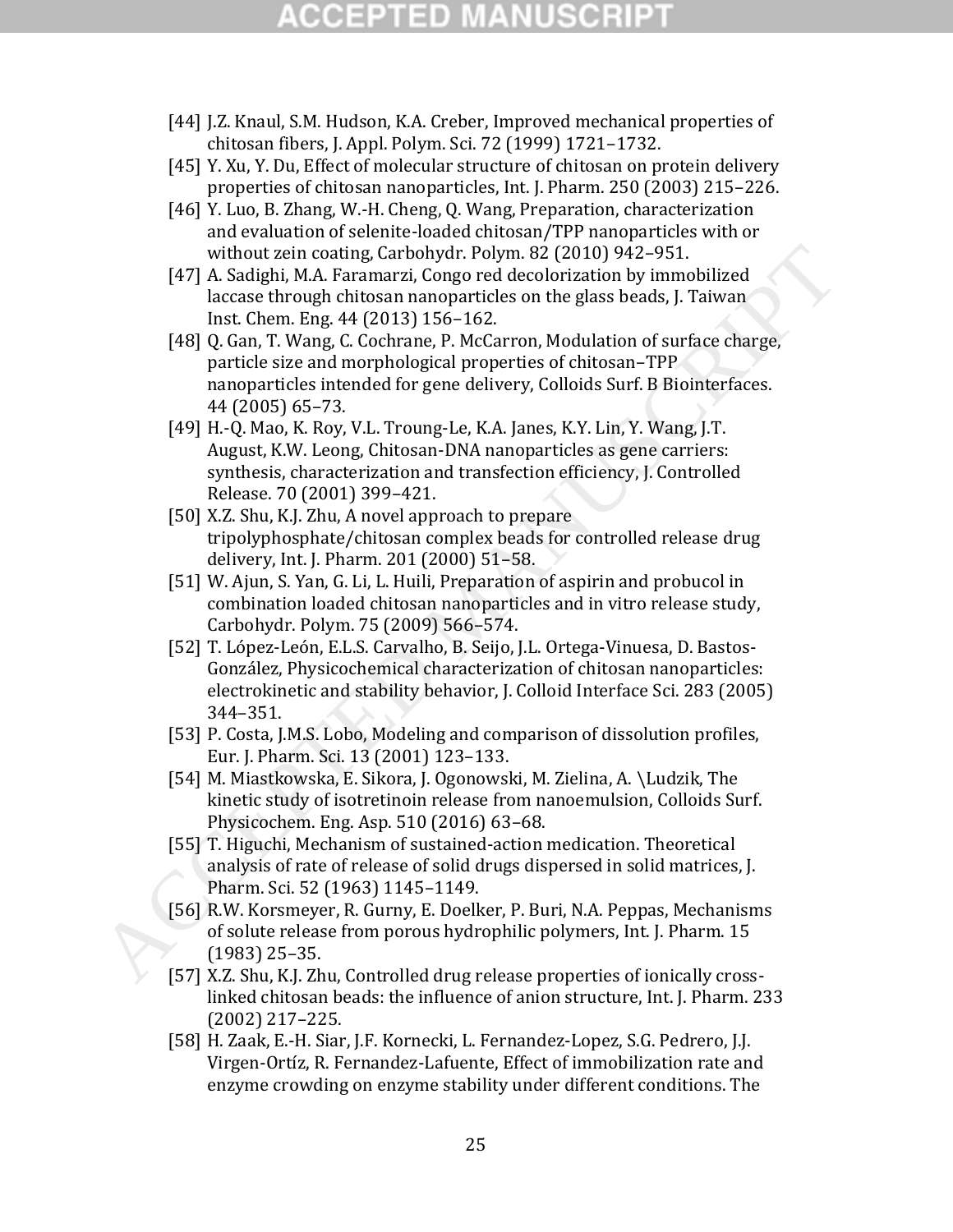case of lipase from Thermomyces lanuginosus immobilized on octyl agarose beads, Process Biochem. 56 (2017) 117–123.

- [59] A.A. De Queiroz, E.D. Passos, S. De Brito Alves, G.S. Silva, O.Z. Higa, M. Vítolo, Alginate–poly (vinyl alcohol) core–shell microspheres for lipase immobilization, J. Appl. Polym. Sci. 102 (2006) 1553–1560.
- [60] U. Guzik, K. Hupert-Kocurek, D. Wojcieszyńska, Immobilization as a strategy for improving enzyme properties-application to oxidoreductases, Molecules. 19 (2014) 8995–9018.
- [61] R. Xu, Q. Zhou, F. Li, B. Zhang, Laccase immobilization on chitosan/poly (vinyl alcohol) composite nanofibrous membranes for 2, 4 dichlorophenol removal, Chem. Eng. J. 222 (2013) 321–329.
- [62] S.-H. Chiou, W.-T. Wu, Immobilization of Candida rugosa lipase on chitosan with activation of the hydroxyl groups, Biomaterials. 25 (2004) strategy for improving enzyme properties application to<br>oxidoreductases, Molecules. 19 (2014) 9995–9018.<br>
[61] R. Xu, Q. Zhou, F. Li, B. Zhang, Lacease immobilization on chitosan/poly<br>
(initial conduction composite nanofil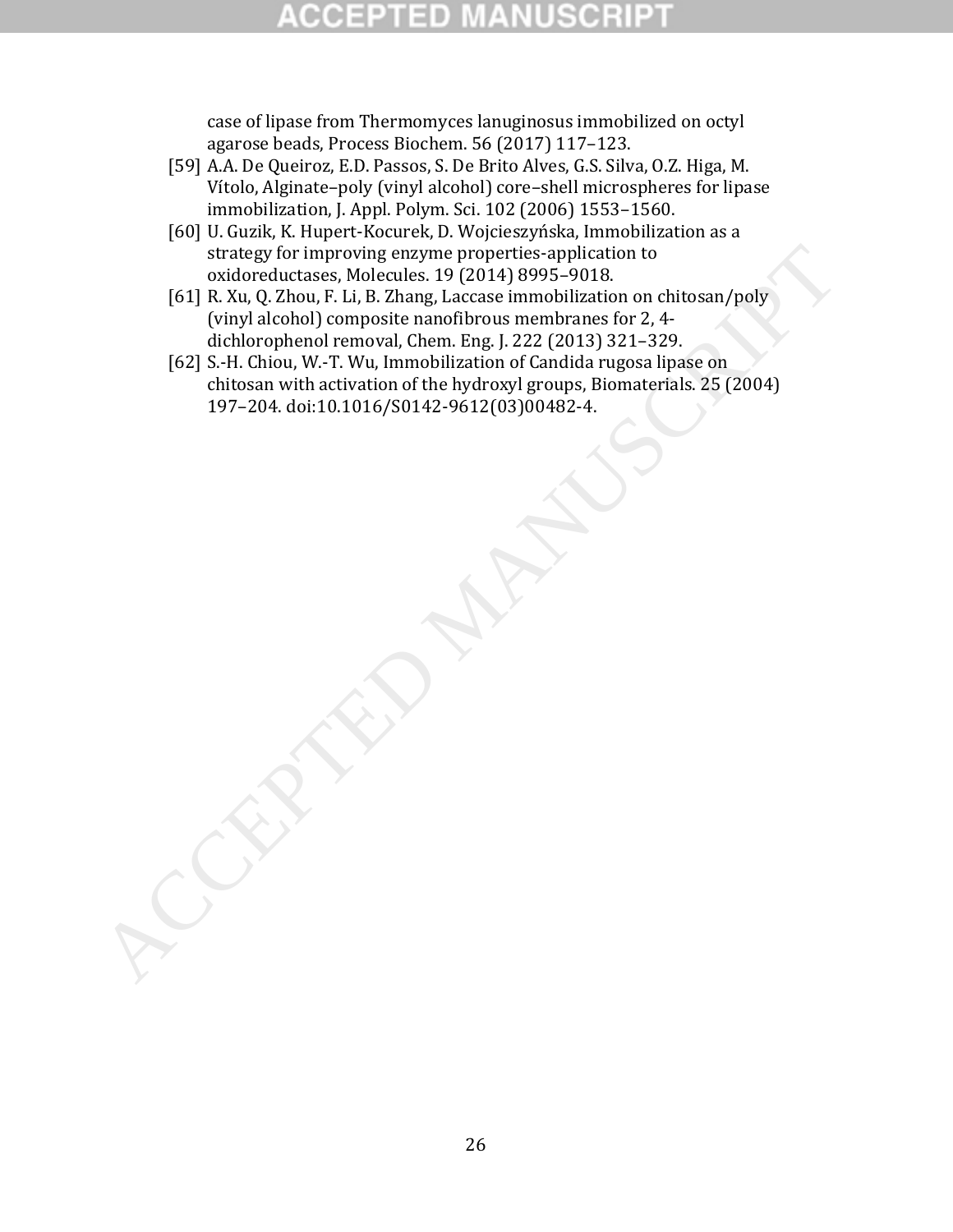### SCRIP **CCEPTED**  $\overline{\mathbb{F}}$

**Tables:**

- **Table 1.** Parameters for optimization of CS-TPP mass ratio.
- **Table 2.** Kinetic model parameters fitting into the enzyme release study. Table 3. Parameters for optimization of CS-TPP mass ratio.<br>
Table 2. Kinetic model parameters fitting into the enzyme release study.<br>
Table 3. Half-life of the free and immobilized enzymes<br>
Table 3. Half-life of the free a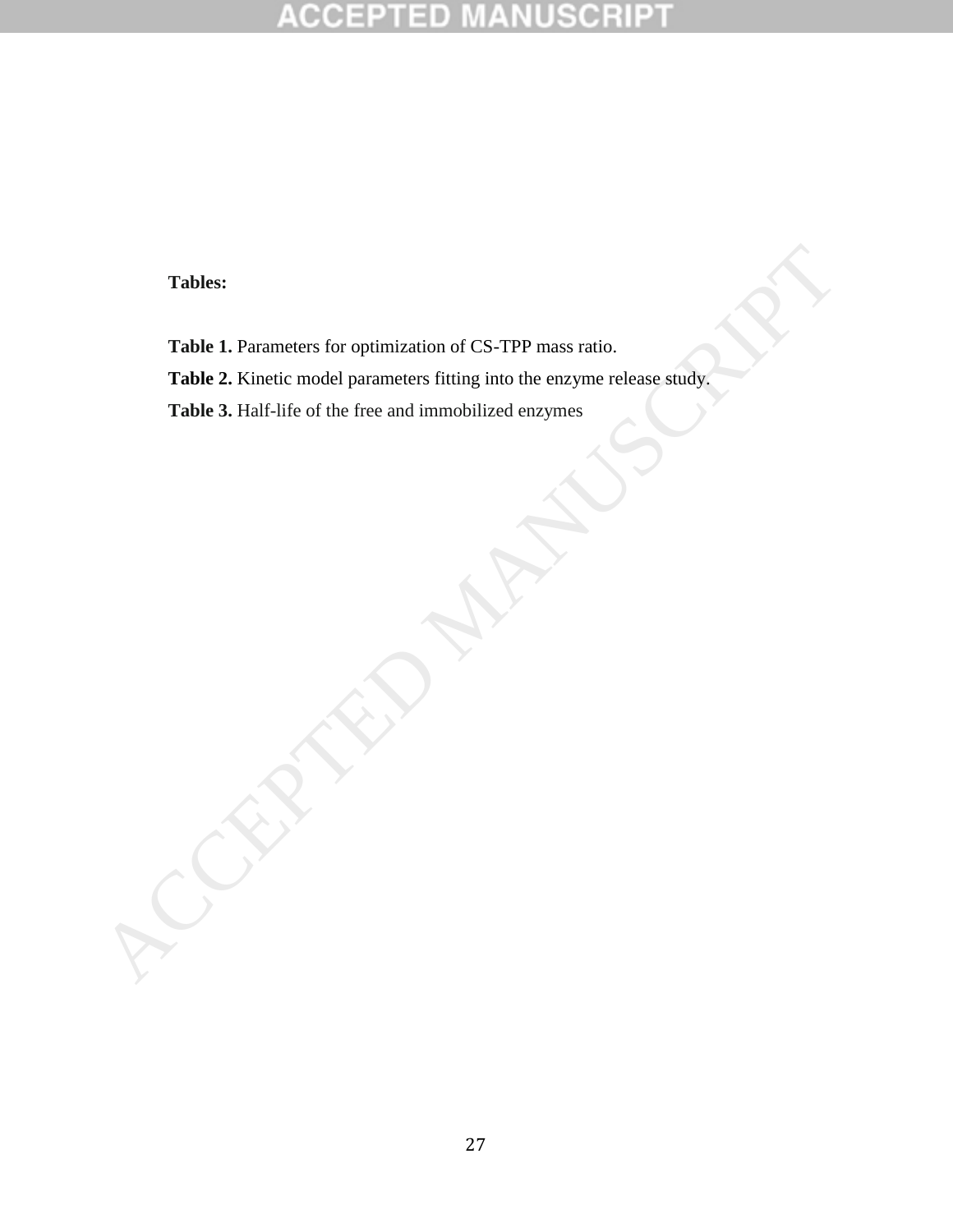**Table 1.** Parameters for optimization of CS-TPP mass ratio.

|                                                            |                  | <b>ACCEPTED MANUSCRIPT</b> |                 |                          |                            |
|------------------------------------------------------------|------------------|----------------------------|-----------------|--------------------------|----------------------------|
| Table 1. Parameters for optimization of CS-TPP mass ratio. |                  |                            |                 |                          |                            |
| Chitosan/Sodium                                            | Particle size    | Zeta                       | PDI             | pH of                    | pH of the                  |
| tripolyphosphate<br>ratio                                  | (nm)             | potential                  |                 | chitosan<br>solution (SD | formulation (SD<br>± 0.05) |
|                                                            |                  | (mV)                       |                 | $\pm$ 0.05)              |                            |
| 1:1                                                        | 720.4±8.2        | $+36.7+2.0$                | $0.55 \pm 0.12$ | 5.50                     | 5.89                       |
| 2:1                                                        | 814.1 $\pm$ 4.5  | $+34.2+3.0$                | $0.56 \pm 0.08$ | 5.50                     | 5.66                       |
| 3:1                                                        | $1032+9.8$       | $+31.5+4.0$                | $0.50 \pm 0.06$ | 5.50                     | 5.67                       |
| 4:1                                                        | 999.4±6.6        | $+24.6 \pm 3.0$            | $1.00 \pm 0.21$ | 5.50                     | 5.7                        |
| 5:1                                                        | $473.6 \pm 7.3$  | $+21.8+2.0$                | $1.00 \pm 0.09$ | 5.50                     | 5.81                       |
| 6:1                                                        | $433.6 \pm 4.5$  | $+21.1 \pm 3.0$            | $1.00 \pm 0.11$ | 5.50                     | 5.83                       |
| 7:1                                                        | $1104.0 \pm 8.7$ | $+20.4+2.0$                | $0.50 \pm 0.08$ | 5.50                     | 5.64                       |
|                                                            |                  |                            |                 |                          |                            |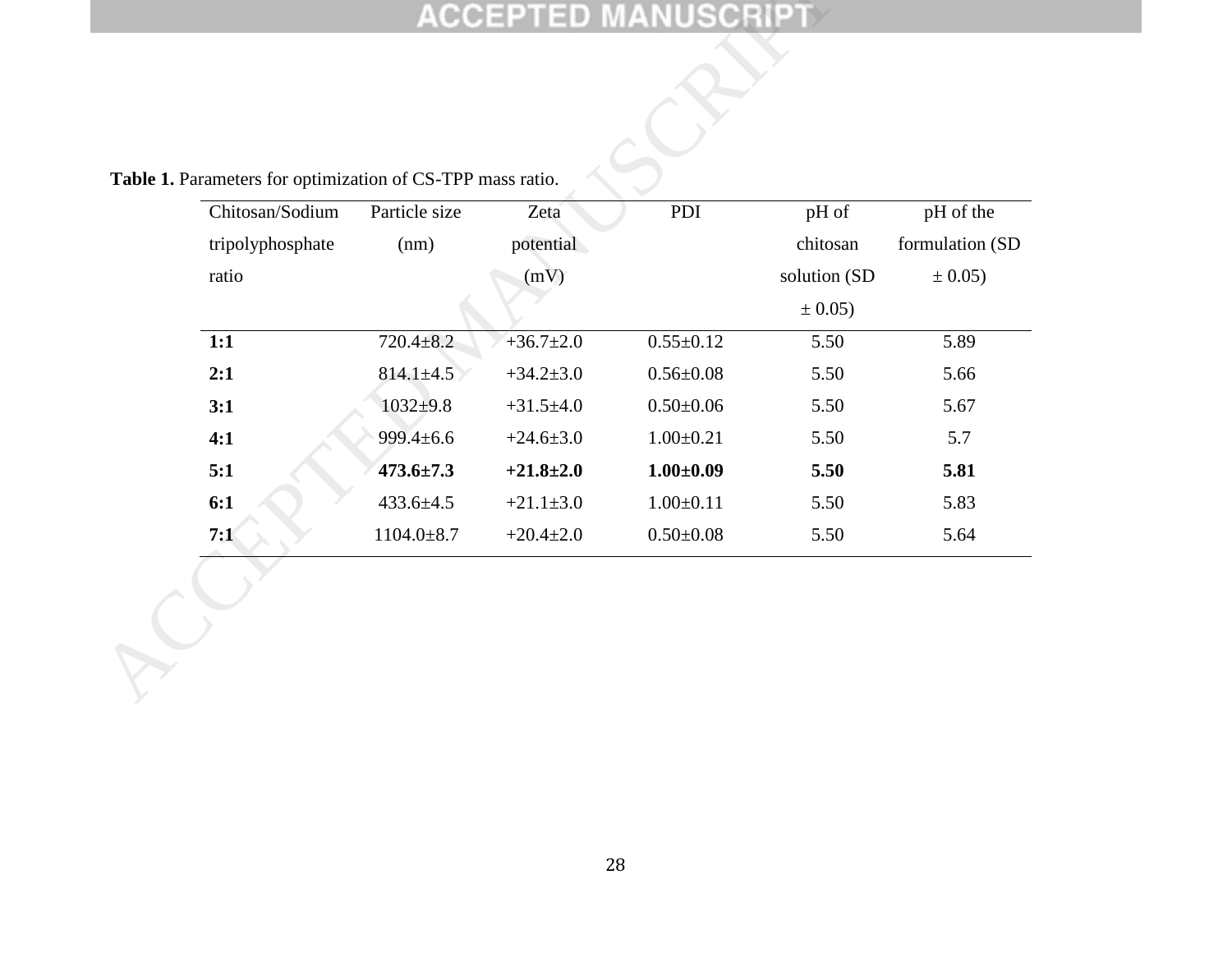| Chitosan/Sodium  | Free Alkane     | Alkane          | Specific activity    | $%$ of        | Free lipase     | Lipase activity in | Specific activity  |
|------------------|-----------------|-----------------|----------------------|---------------|-----------------|--------------------|--------------------|
| tripolyphosphate | hydroxylase     | hydroxylase     | of the               | encapsulation | activity (U)    | the supernatant    | of the             |
| ratio            | activity (U)    | activity in the | encapsulated         | of alkane     |                 | (U)                | encapsulated       |
|                  |                 | supernatant (U) | alkane               | hydroxylase   |                 |                    | lipase $(U/\mu g)$ |
|                  |                 |                 | hydroxylase          |               |                 |                    | proteins)          |
|                  |                 |                 | $(U/\mu g$ proteins) |               |                 |                    |                    |
| 1:1              | $115.6 \pm 2.1$ | $58.9 \pm 1.1$  | $1.9 + 0.1$          | 49.0          | $254.4 \pm 1.4$ | $140.2 \pm 2.4$    | $3.9 \pm 0.1$      |
| 2:1              | $154.1 \pm 1.3$ | $83.7 \pm 0.8$  | $2.5 \pm 0.1$        | 45.7          | $310.3 \pm 2.7$ | $163.0 \pm 3.7$    | $5.3 \pm 0.2$      |
| 3:1              | $173.6 \pm 2.9$ | $86.74 \pm 1.2$ | $2.9 \pm 0.3$        | 50.0          | $405.3 \pm 5.8$ | $208.1 \pm 4.6$    | $6.6 + 0.2$        |
| 4:1              | $185.0 \pm 2.0$ | $79.2 \pm 0.7$  | $3.9 \pm 0.4$        | 57.2          | $411.7 \pm 5.0$ | $187.0 \pm 3.5$    | $8.5 \pm 0.6$      |
| 5:1              | $192.7 \pm 1.7$ | $80.2 \pm 1.3$  | $3.9 \pm 0.6$        | 58.3          | $499.8 \pm 5.6$ | $164.2 \pm 2.7$    | $11.7 + 0.4$       |
| 6:1              | $198.2 \pm 2.4$ | $179.7 \pm 1.8$ | $0.5 \pm 0.04$       | 9.3           | $507.7 \pm 6.5$ | $459.4 \pm 8.5$    | $1.5 \pm 0.1$      |
| 7:1              | $202.4 \pm 1.8$ | $204.1 \pm 1.5$ | $0.0\,$              | 0.0           | $515.0 \pm 7.3$ | $507.3 \pm 6.6$    | $0.2 \pm 0.03$     |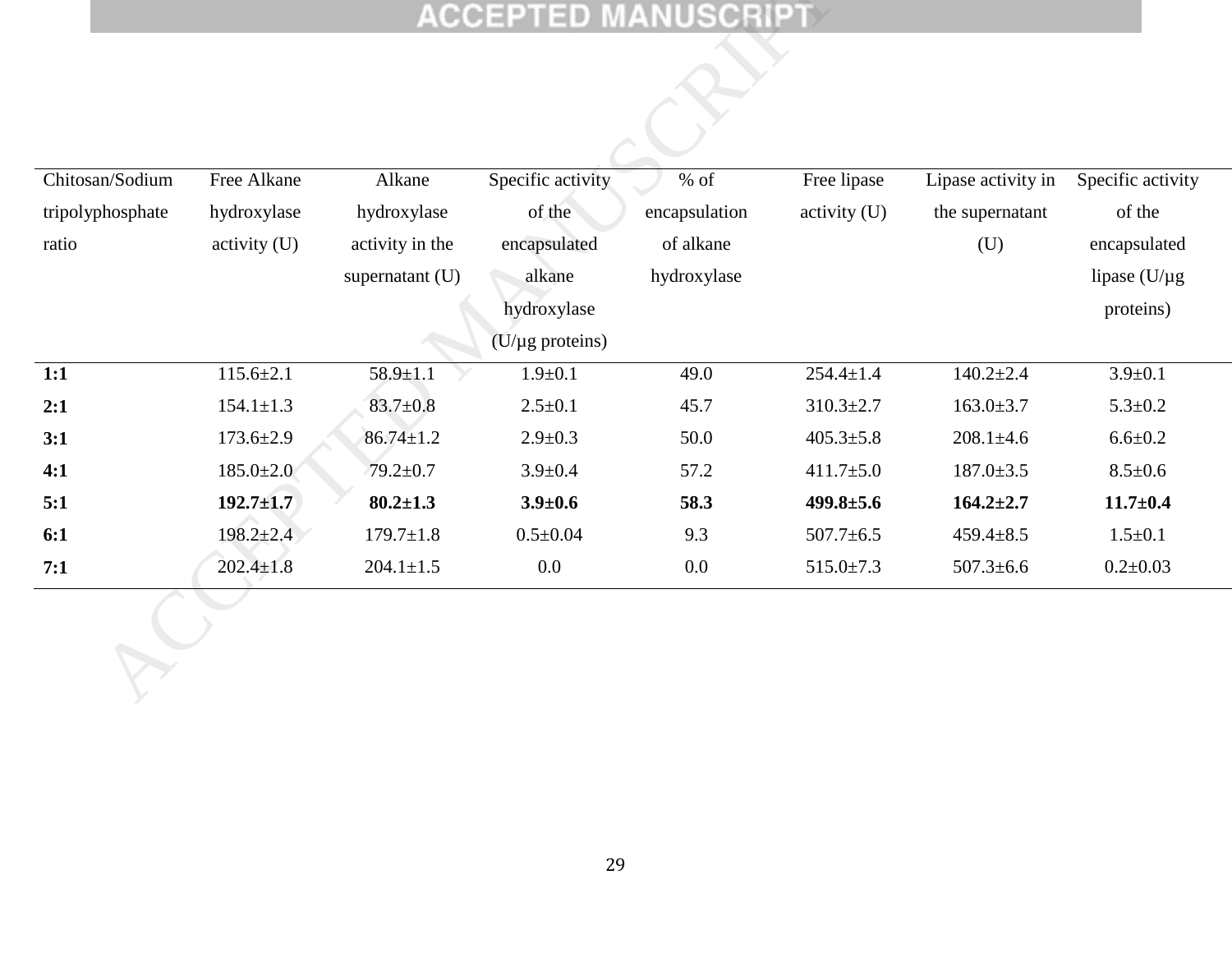### :CR B D

| Model                                                                                                                          | Equation                                                                                                                                                                | Parameter                    |                | Alkane hydroxylase                |                | Lipase                       |  |
|--------------------------------------------------------------------------------------------------------------------------------|-------------------------------------------------------------------------------------------------------------------------------------------------------------------------|------------------------------|----------------|-----------------------------------|----------------|------------------------------|--|
|                                                                                                                                |                                                                                                                                                                         |                              | <b>DDW</b>     | <b>PBS</b>                        | <b>DDW</b>     | <b>PBS</b>                   |  |
| Zero order                                                                                                                     | $Q_t = Q_0 + K_0 t$                                                                                                                                                     | $\mathbb{R}^2$               | 0.979          | 0.903                             | 0.978          | 0.803                        |  |
| First order                                                                                                                    | $lnQ_t=lnQ_0+K_1t$                                                                                                                                                      | $\mathbb{R}^2$               | 0.732          | 0.598                             | 0.807          | 0.478                        |  |
| Higuchi                                                                                                                        | $Q_t = Q_0 + K_H t^{1/2}$                                                                                                                                               | $\mathbb{R}^2$               | 0.932          | 0.983                             | 0.953          | 0.932                        |  |
| Korsmeyer-Peppas                                                                                                               | $Q_t = Q_0 + K_{KP}^n$                                                                                                                                                  | $\mathbf n$<br>$R^2$         | 0.993<br>0.977 | 0.561<br>0.976                    | 0.895<br>0.981 | 0.434<br>0.941               |  |
| $Q_t$ - the activity of enzymes released in time t; $Q_0$ - initial activity of enzymes; K <sub>0</sub> -<br>constant, t- time | zero-order kinetic constant; K <sub>1</sub> - first order kinetic constant; K <sub>H</sub> - Higuchi kinetic<br>Table 3. Half-life of the free and immobilized enzymes. |                              |                |                                   |                |                              |  |
|                                                                                                                                | <b>Free lipase</b>                                                                                                                                                      | <b>Immobilized</b><br>lipase |                | <b>Free alkane</b><br>hydroxylase |                | <b>Immobilized</b><br>alkane |  |
|                                                                                                                                |                                                                                                                                                                         |                              |                |                                   |                | hydroxylase                  |  |
| Half-life (day)<br><b>Deactivation</b><br>constant $k_d$<br>$(\mathbf{day}^{-1})$                                              | 4.62<br>0.15                                                                                                                                                            | 11.60<br>0.06                |                | 5.96<br>0.12                      |                | 11.95<br>0.06                |  |

**Table 2.** Kinetic model parameters fitting into the enzyme release study.

|  |  | <b>Table 3.</b> Half-life of the free and immobilized enzymes. |  |
|--|--|----------------------------------------------------------------|--|
|--|--|----------------------------------------------------------------|--|

|                                | <b>Free lipase</b> | <b>Immobilized</b><br>lipase | <b>Free alkane</b><br>hydroxylase | <b>Immobilized</b><br>alkane<br>hydroxylase |
|--------------------------------|--------------------|------------------------------|-----------------------------------|---------------------------------------------|
| Half-life (day)                | 4.62               | 11.60                        | 5.96                              | 11.95                                       |
| <b>Deactivation</b>            | 0.15               | 0.06                         | 0.12                              | 0.06                                        |
| constant $k_d$<br>$(day^{-1})$ |                    |                              |                                   |                                             |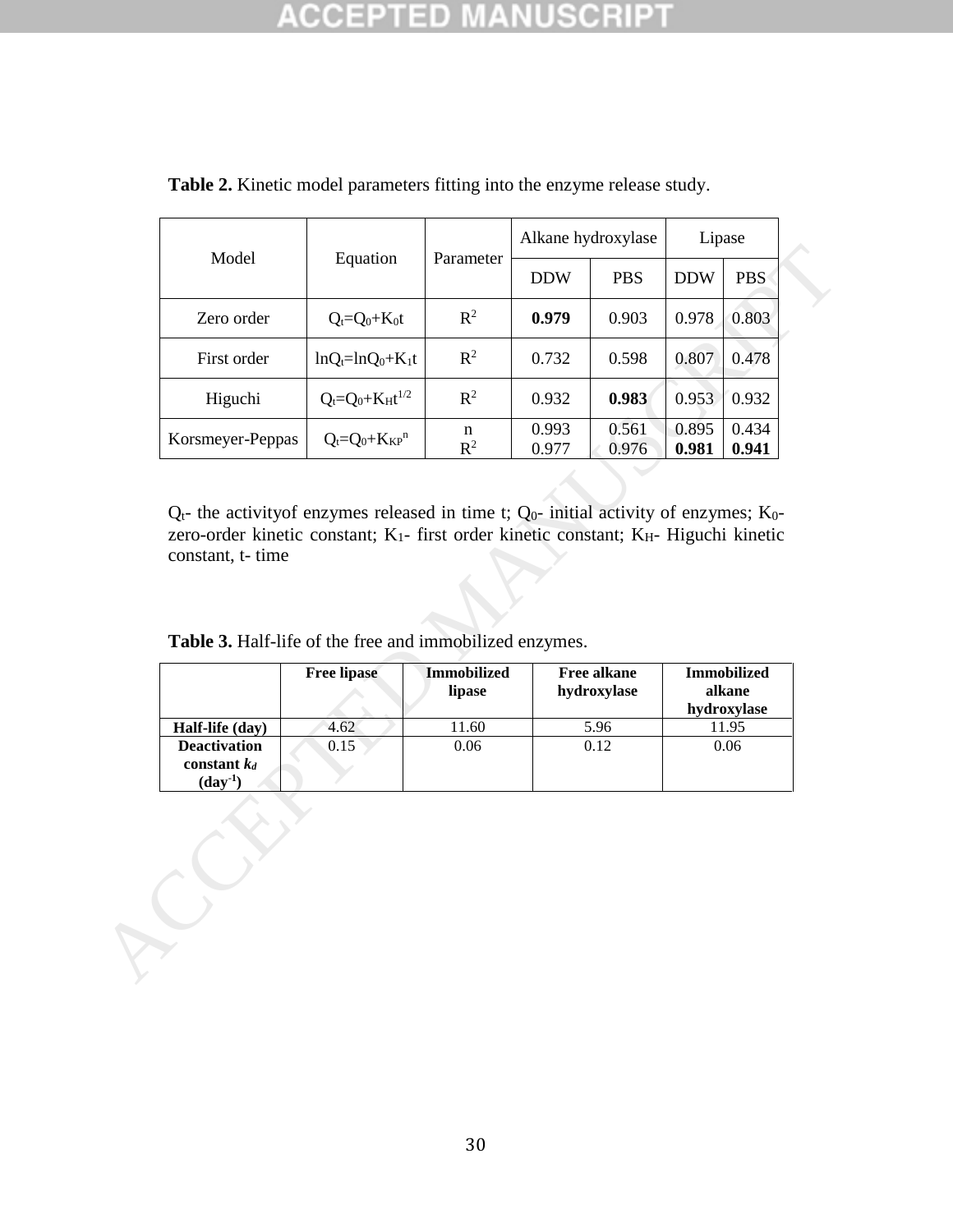## **Figure captions:**

**Fig. 1.** Hypothesis of the mechanism of immobilization of enzymes in chitosan nanoparticles.

**Fig. 2.** FTIR spectra of: (A) Crude enzyme, (B) Chitosan, (C) Non-loaded nanoparticles, and (D) Loaded nanoparticles.

**Fig. 3.** Scanning electron microscopy images of CSNPs (A), ENZ-loaded CSNPs (B) and non-encapsulated enzyme (D). Particles size shown in SEM is 203 nm for CSNPs and 430 nm for ENZ-loaded CSNPs.

**Fig. 4.** Alkane hydroxylase (A) and lipase (B) release profiles from the ENZloaded CSNPs in two different solutions: double distilled water and phosphate buffer saline. manoparticles.<br> **Fig. 2.** ITTR spectra of: (A) Crude enzyme, (B) Chitosan, (C) Non-loaded<br>
nanoparticles, and (D) Loaded nanoparticles.<br> **Fig. 3.** Scunning electron microscopy images of CSNPs (A). ENZ-loaded CSNPs<br>
(B) an

**Fig. 5.** In vitro half-life of the free and immobilized alkane hydroxylase (A) and;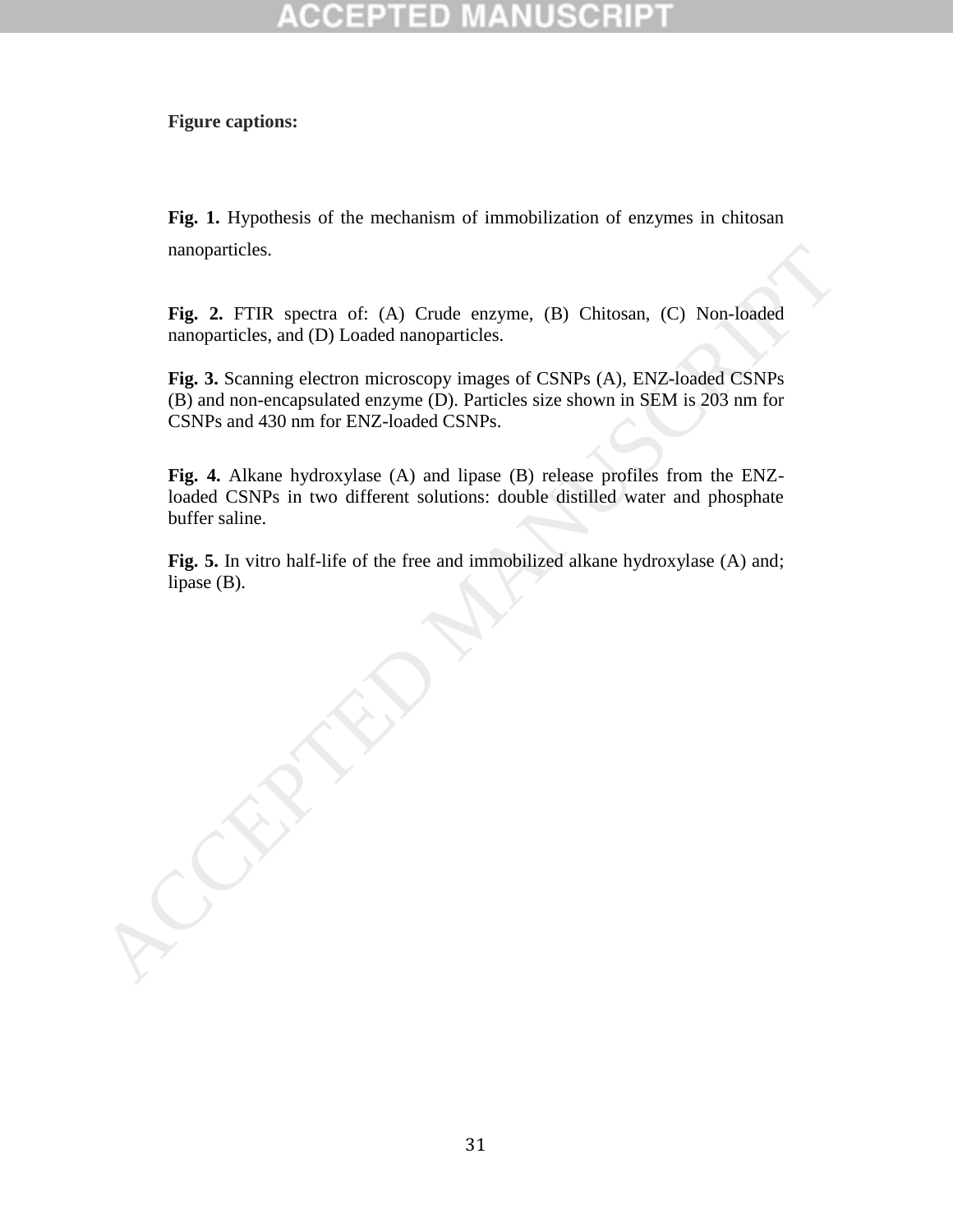### CC CRIP<sup>-</sup> A D D

**Fig.1.** Hypothesis of the mechanism of immobilization of enzymes in chitosan nanoparticles

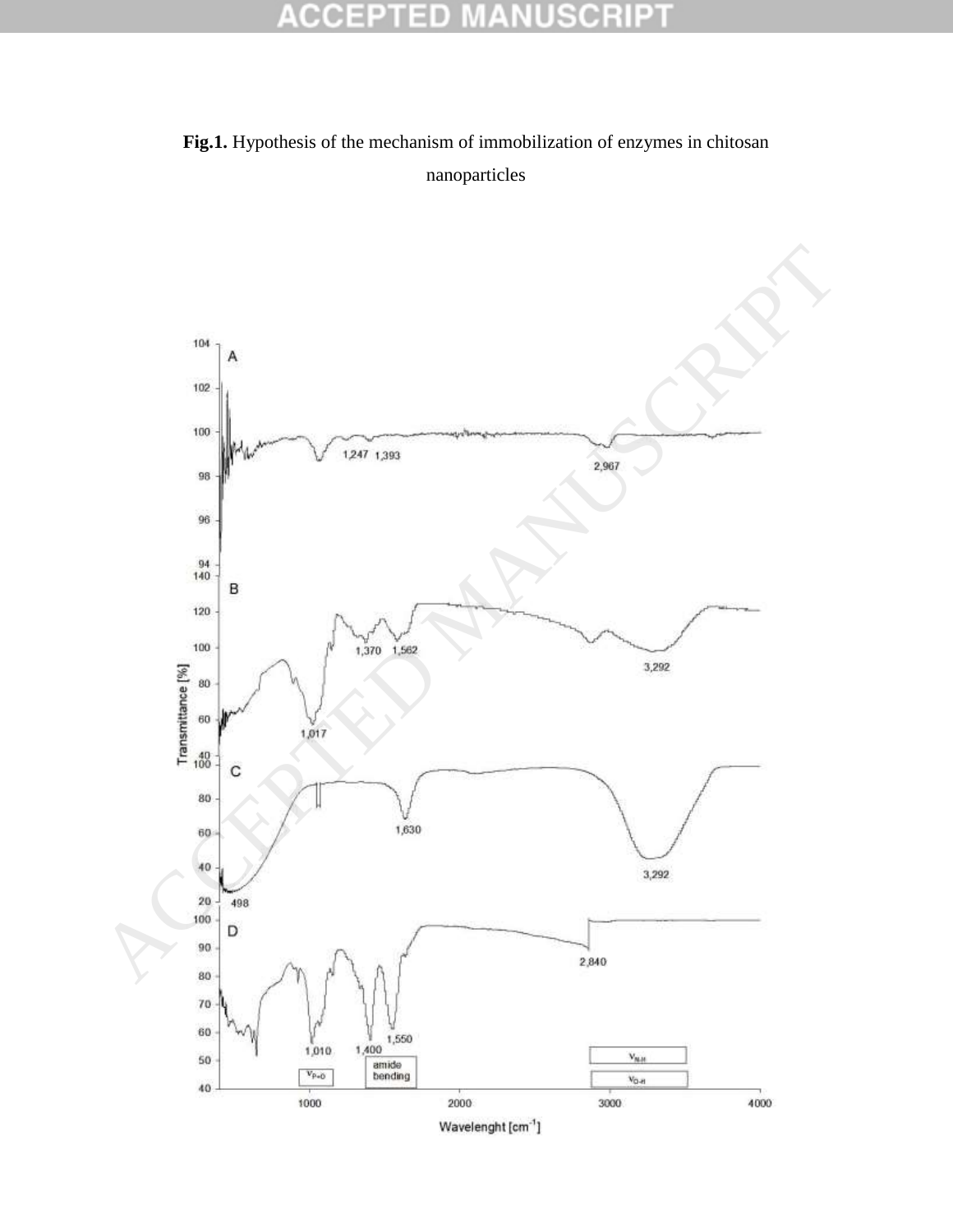### E P 0 D 0  $\pm$ ۰

**Fig. 2.** FTIR spectra of: (A) Crude enzyme, (B) Chitosan, (C) Non-encapsulated enzyme, and (D) ENZ-loaded CSNPs

ACCEPTED MANUSCRIPT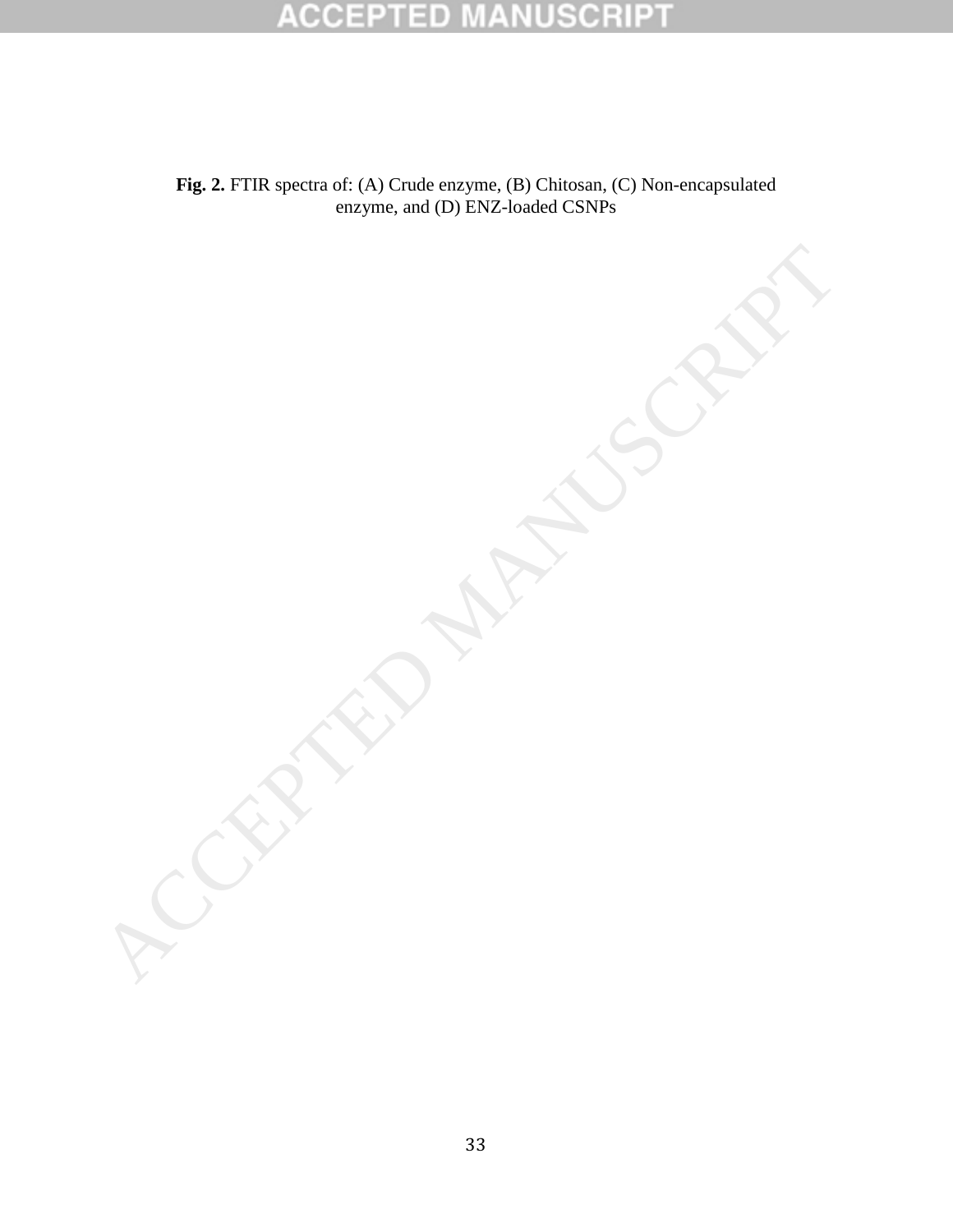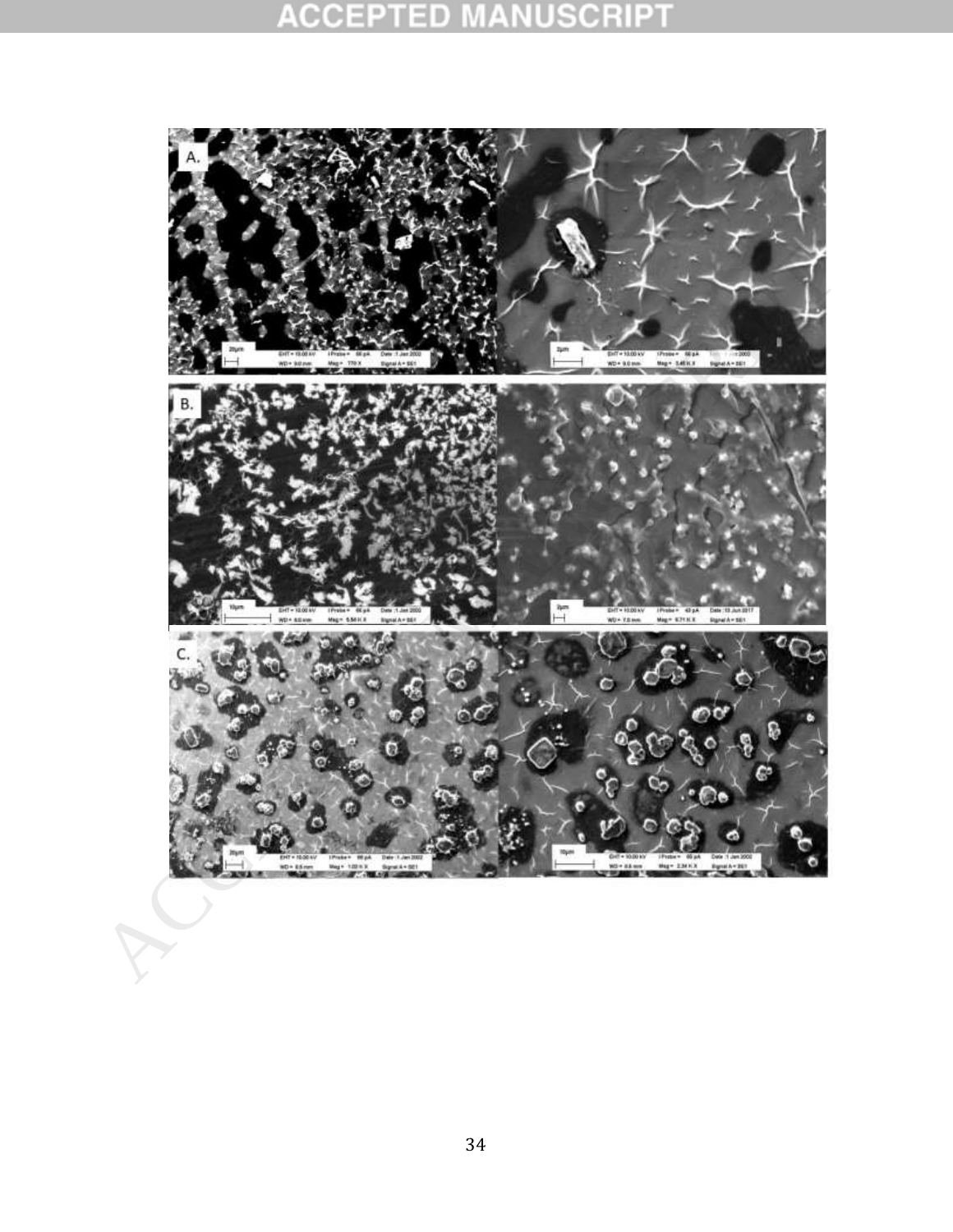### C U)  $\overline{\mathbb{F}}$ D E ۰

**Fig. 3.** Scanning electron microscopy images of: CSNPs (A), ENZ-loaded CSNPs (B) and; non-encapsulated enzyme (C). Particles size shown in SEM is 203 nm for CSNPs and 430 nm for ENZ-loaded CSNPs.

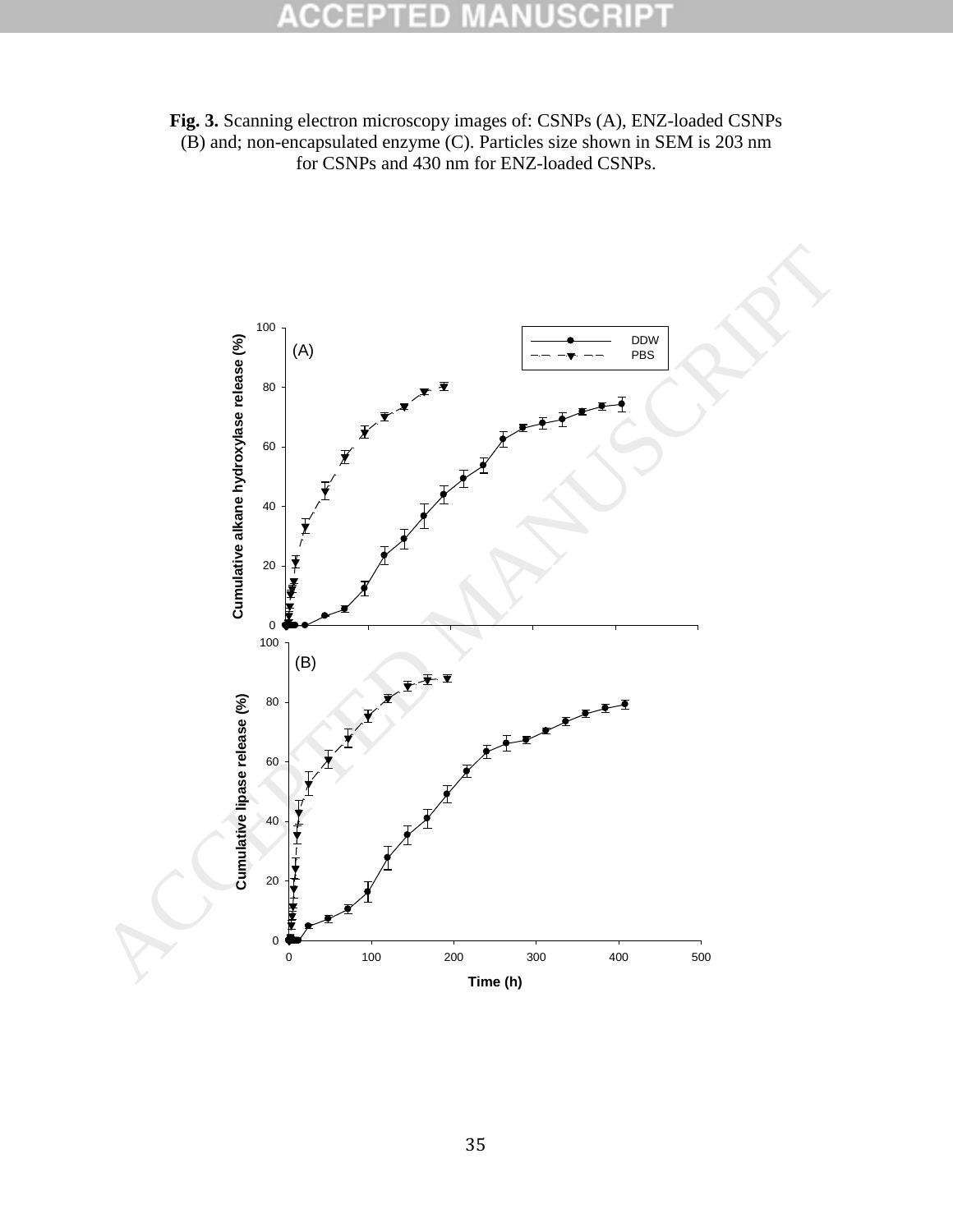### E B ۰ n D 0  $\pm$ ۰

**Fig. 4.** Alkane hydroxylase (A); and lipase (B) release profiles from the ENZloaded CSNPs in two different solutions: double distilled water and phosphate buffer saline.

ACCEPTED MANUSCRIPT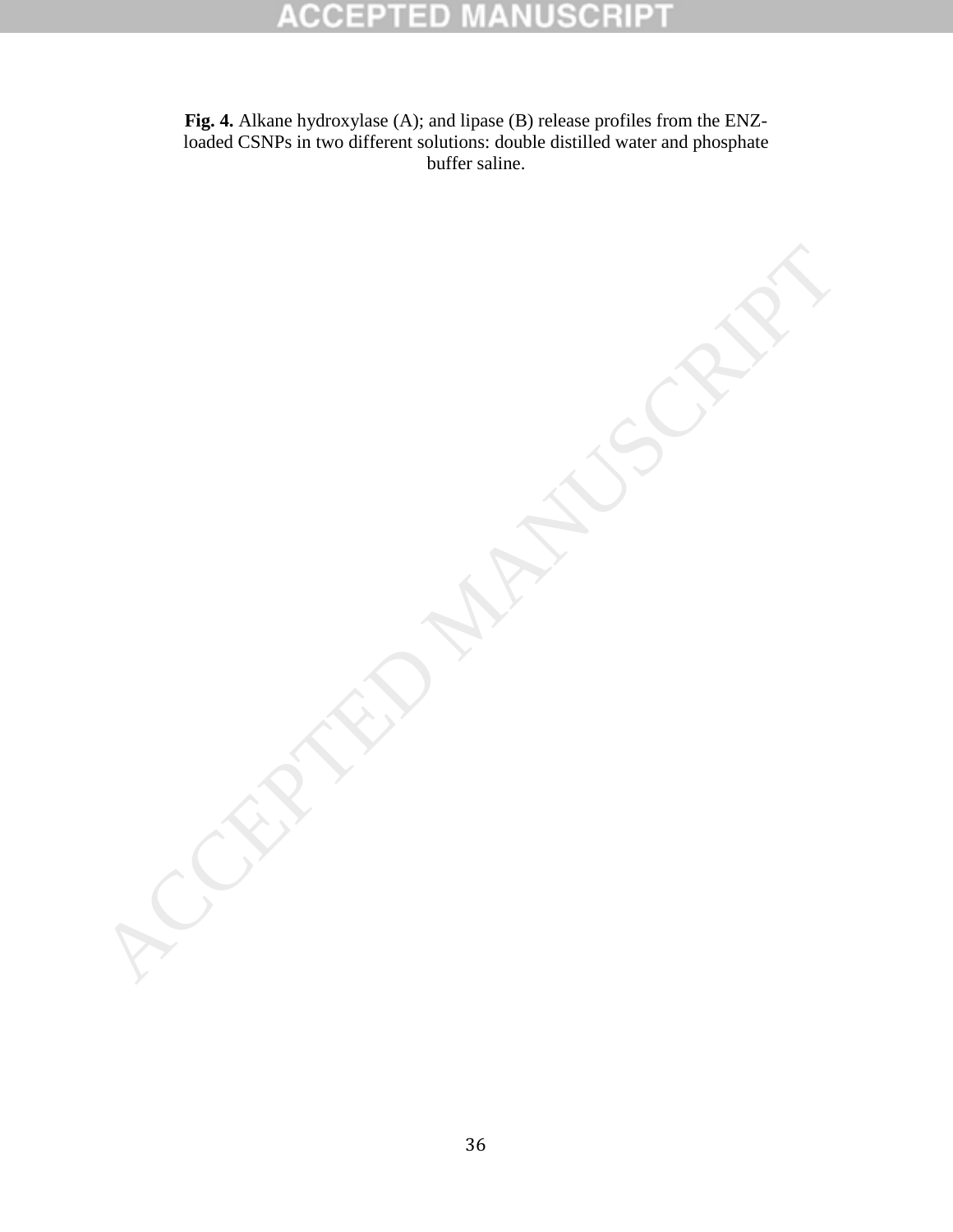

**Fig. 5.** In vitro half-life of the free and immobilized alkane hydroxylase (A) and; lipase (B).